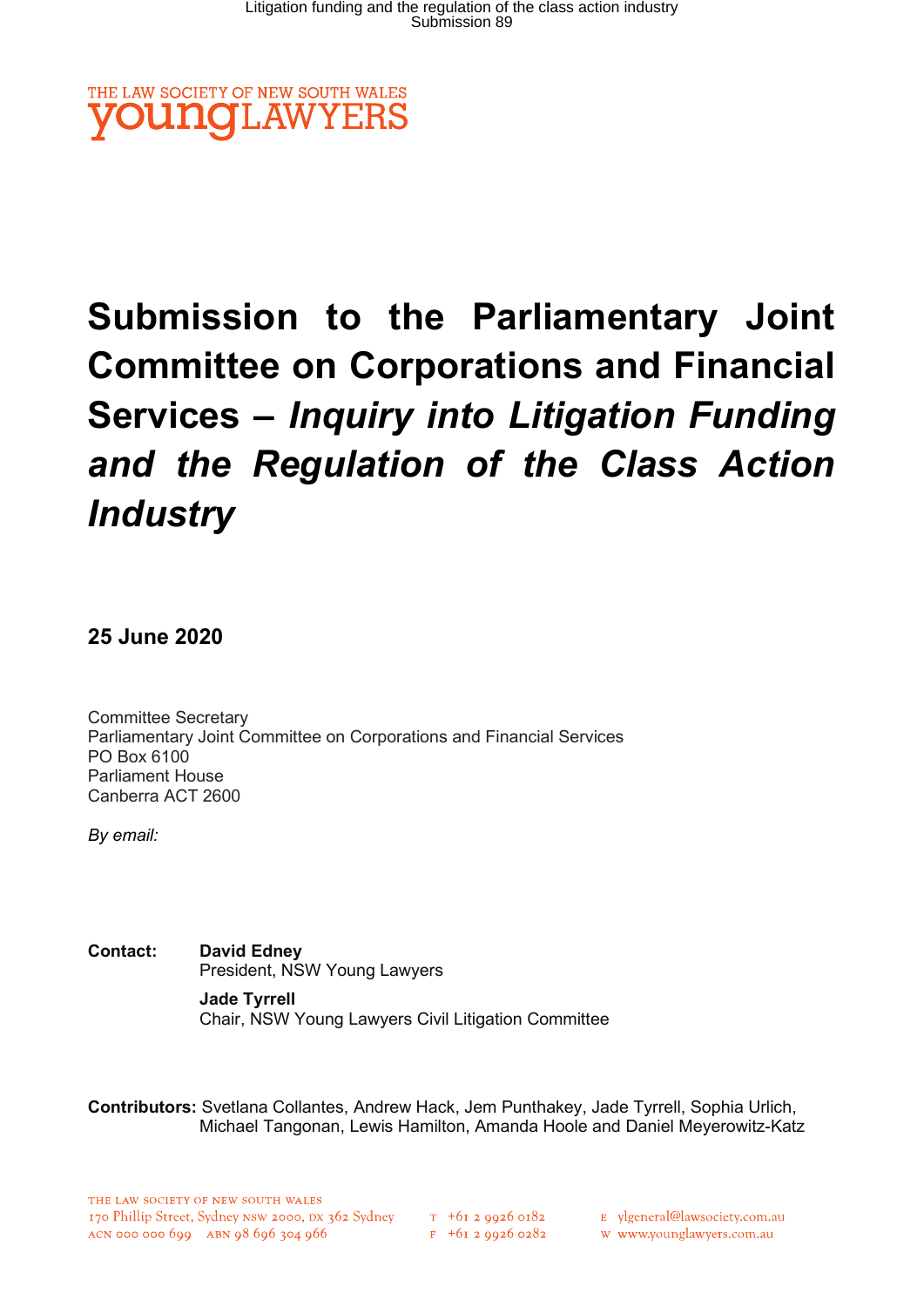### THE LAW SOCIETY OF NEW SOUTH WALES **OUNOLAW**

The NSW Young Lawyers Civil Litigation Committee makes the following submission in response to the Terms of Reference of the Parliamentary Inquiry by the Joint Committee on Corporations and Financial Services into Litigation Funding and the Regulation of the Class Action Industry

# NSW Young Lawyers

NSW Young Lawyers is a division of The Law Society of New South Wales. NSW Young Lawyers supports practitioners in their professional and career development in numerous ways, including by encouraging active participation in its 15 separate committees, each dedicated to particular areas of practice. Membership is automatic for all NSW lawyers (solicitors and barristers) under 36 years and/or in their first five years of practice, as well as law students. NSW Young Lawyers currently has over 15,000 members.

# Civil Litigation Committee

The NSW Young Lawyers Civil Litigation Committee comprises of a group of over 1800 members and covers all aspects of civil litigation with a focus on advocacy, evidence and procedure in all jurisdictions. Our activities, direction and focus are very much driven by our members, which include barristers, solicitors and law students. The Committee seeks to improve the administration of justice, with an emphasis on advocacy, evidence and procedure.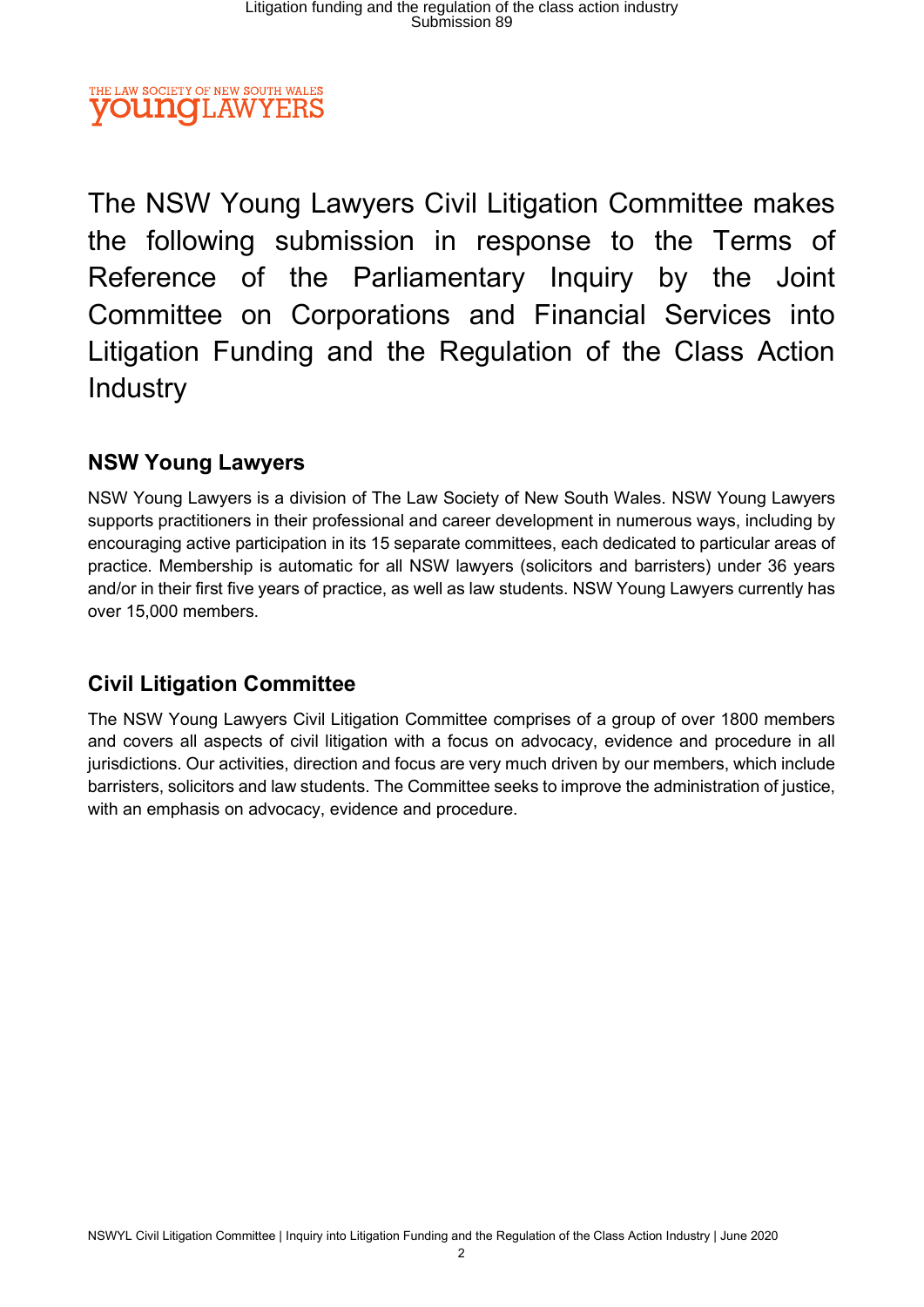### THE LAW SOCIETY OF NEW SOUTH WALES **OUNOLAW**

# Summary of Recommendations

In summary, NSW Young Lawyers (NSWYL) makes the following recommendations:

- 1. The ban on contingency fees in class actions should be lifted as contingency fee class actions:
	- (a) increase access to justice by providing a further avenue for clients and greater flexibility for law firms;
	- (b) are likely to increase returns to group members; and
	- (c) are subject to conflicts of interest already inherent in no-win, no-fee class actions, which may be addressed by the requirement for Court approval of the contingency fee at settlement or judgment.
- 2. The litigation funding exemption to the managed investment scheme regime should not be repealed. Accordingly, the Australian Financial Services Licence (AFSL) licencing scheme should not apply to litigation funders, nor should the legislature impose a new licencing regime specific to litigation funders.
- 3. Part IVA of the Federal Court of Australia Act 1976 (Cth) (FCAA) should be amended to provide express statutory authority for the Court to grant a common fund order (CFO) at any stage of a class action proceeding, provided the litigation funder is no better off than group members after settlement or judgment. The ideal form of CFO is where expenses (including legal costs) are paid by the funder out of its share, so as to encourage funders to keep costs down and guarantee that the majority of a settlement or judgment sum falls in the hands of group members.
- 4. When deciding between competing class actions, the Court should not favour the first proceeding filed simply on that basis.
- 5. Save for exceptional circumstances, the Court should require the following information to accompany an application for approval of a settlement:
	- (a) the date the proceeding commenced;
	- (b) the estimated number of group members before opt out;
	- (c) the number of valid opt outs;
	- (d) the number of registered group members;
	- (e) the number of funded and unfunded group members;
	- (f) the identity and location of the funder;
	- (g) the amount of security for costs paid;
	- (h) the estimated value of the claims at the outset and at the time of settlement;
	- (i) the settlement sum and any non-monetary relief;
	- (j) the funding commissions payable under funding agreements (%);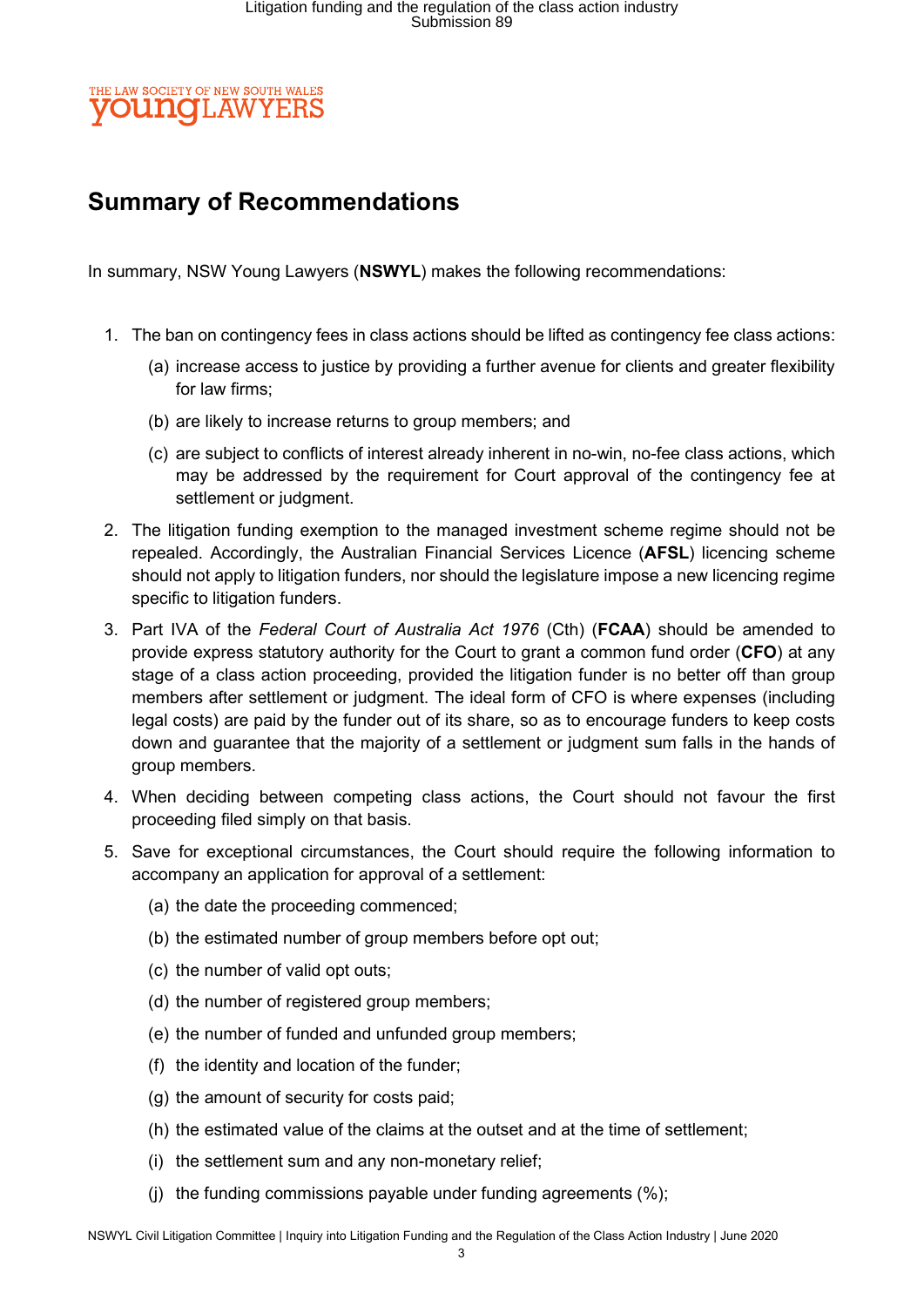#### E LAW SOCIETY OF NEW SOUTH WALES **OUNCLAW** YE

- (k) the total amount of the funding commission (and % of the gross settlement sum) that the funder would be paid:
	- (i) pursuant to its contractual entitlements under the funding agreements,
	- (ii) following a funding equalisation order (if one is sought), and
	- (iii) following a common fund order (if one is sought),

as the case may be;

- (l) total costs broken down into legal fees, counsel's fees, expert fees and other disbursements;
- (m) any costs orders paid in the proceedings;
- (n) payments to lead applicants (their claims and recognition payments);
- (o) other reimbursements and payments, including pursuant to cy-près orders;
- (p) the average payment to all group members, funded group members and unfunded group members (and the % of the gross settlement sum); and
- (q) the number of group members who reached compromises, executed releases or covenanted not to sue during the class action, the estimated value of their claims and the value of such releases (aggregated and anonymised).

On approval of the settlement, or where the class action proceeds to judgment, corresponding information should be set out in the judgment.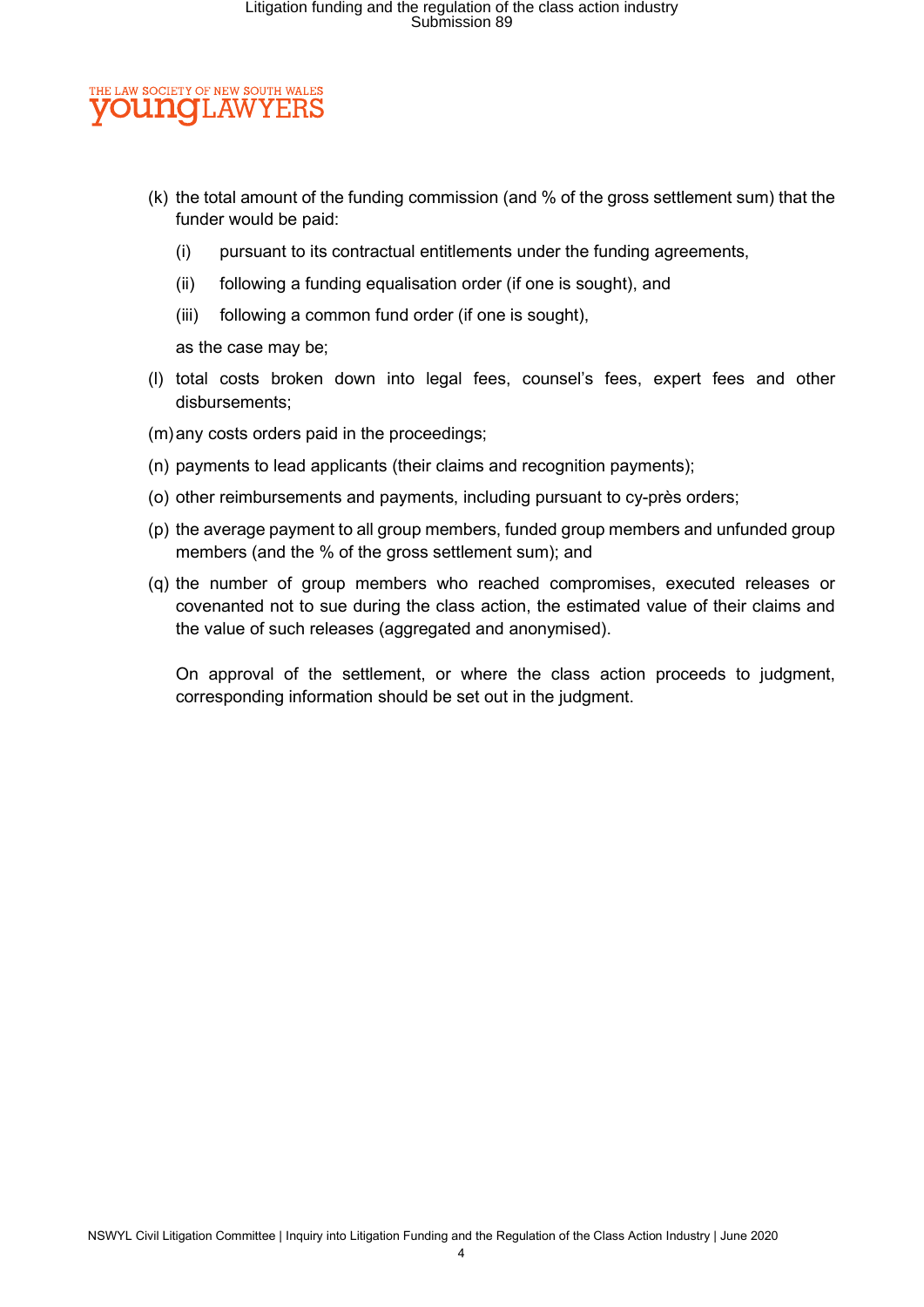

# Submissions upon Terms of Reference

### 1. What evidence is available regarding the quantum of fees, costs and commissions earned by litigation funders and the treatment of that income

- 1.1. NSWYL refers to the extensive empirical research on class action settlements or judgments published by Professor Vince Morabito, one of the most widely cited and highly regarded academics in the field of class actions.<sup>1</sup> NSWYL considers that Morabito's opus of research is the most accurate source of evidence with respect to the quantum of fees, costs and commissions earned by litigation funders, and does not seek to add to it.
- 2. The impact of litigation funding on the damages and other compensation received by class members in class actions funded by litigation funders
	- 2.1. NSWYL refers to [1.1].

### 3. The potential impact of proposals to allow contingency fees and whether this could lead to less financially viable outcomes for plaintiffs

3.1. While NSWYL recognises there to be reasonable arguments both for and against contingency fees, and a significant difference of opinion within the profession, on balance NSWYL submits that lifting the ban on contingency fees for class actions is likely to: (a) increase access to justice by allowing plaintiffs and represented group members to commence class actions that litigation funders are not inclined to fund and law firms are not willing to conduct on a no-win, no-fee basis; and (b) increase the returns to plaintiffs and group members, when compared to funded litigation or litigation conducted on a no-win, no-fee basis. In lifting the ban on contingency fees, NSWYL submits that the amending legislation should confer on the Court power to regulate, review and approve the award of a contingency fee at the point of settlement or judgment.

#### Increased access to justice

3.2. One of the paramount objectives underlying the introduction of the class actions regimes in Part IVA of the FCAA and its cognates in NSW, Victoria, Queensland and Western Australia was to increase access to justice by reducing costs to group members.<sup>2</sup> Representative proceedings have long been part of Australian law, via equitable principles that date back to an 1805 decision of the UK Court of Chancery<sup>3</sup>

<sup>3</sup> Adair v The New River Company (1805) 11 Ves 429; (1805) 32 ER 1153; also Cockburn v Thompson (1809) 16 Ves 321; (1809) 33 ER 1005; Meax v Maltby (1818) 2 Sw 277; (1818) 36 ER 621; Taylor v Salmon (1838) 4 My & Cr 134;

<sup>1</sup> NSWYL supports the examination of class action settlements 'which have been of very real concern' to the Court: Klemweb Nominees Pty Ltd (as trustee for the Klemweb Superannuation Fund) v BHP Group Limited [2019] FCAFC 107; (2019) 369 ALR 583, [139] (Lee J).

<sup>&</sup>lt;sup>2</sup> The Law Reform Commission, Grouped Proceedings in the Federal Court (Report No 46, 1988), 8-9.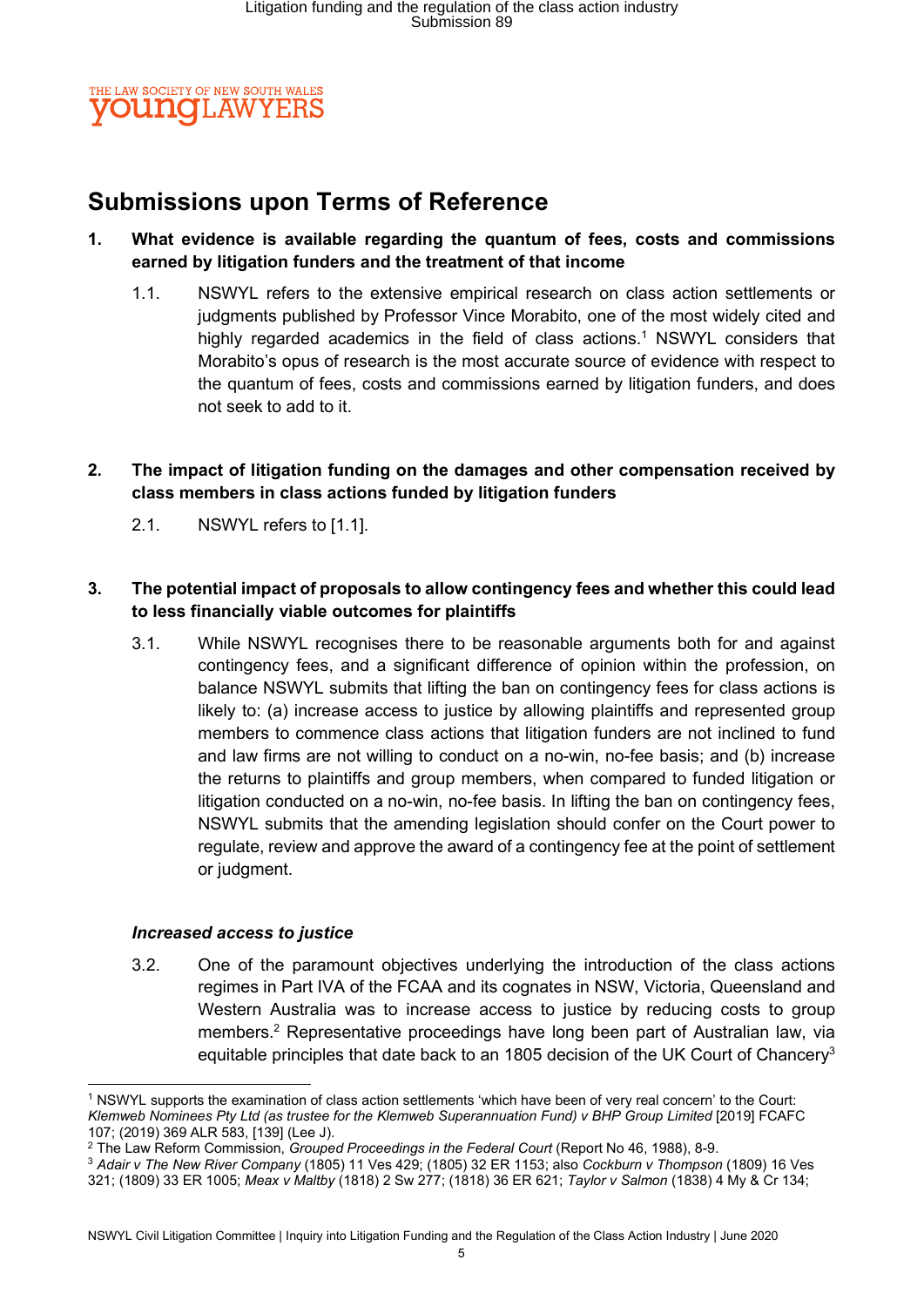#### THE LAW SOCIETY OF NEW SOUTH WALES **OUNGLAW** YEI

and, later, formal rules of Court.<sup>4</sup> The commencement of Part IVA of the FCAA on 4 March 1992 marked the first of several milestones on the path to greater access to justice. Those milestones include:

- In 1993, the torts of champerty and maintenance, which forbade litigation funding, were abolished in NSW.<sup>5</sup>
- On 1 January 2000, Victoria introduced a class actions regime, modelled off Part IVA of the FCAA.<sup>6</sup>
- On 30 August 2006, the High Court of Australia, by a 5-2 majority, ruled that litigation funding of class actions did not constitute an abuse of process.<sup>7</sup>
- On 21 January 2009, the first reported funding equalisation order was made in a class action. $^8\,$
- On 7 December 2010, NSW introduced a class actions regime.<sup>9</sup>
- On 26 October 2016, following the decision in Pathway Investments v National Australia Bank Ltd [2012] VSC 625, the Full Court of the Federal Court of Australia ruled that the Court had the power to make a CFO.<sup>10</sup>
- On 1 March 2017, Queensland introduced a class actions regime;<sup>11</sup> and
- On 4 December 2019, in BMW Australia Ltd v Brewster; Westpac Banking Corporation v Lenthall, the High Court ruled, by a 5-2 majority, that the Court did not have power to make CFOs in advance of a settlement or judgment.<sup>12</sup>
- 3.3. NSWYL submits that, apart from Brewster, each of these milestones had the effect of increasing the prevalence of class actions, and accordingly, increasing access to justice for group members who would otherwise have had to abandon their claims or bring individual proceedings (at a higher cost). NSWYL submits that lifting the ban on contingency fees will similarly increase the prevalence of class actions, by opening up another avenue to finance class action proceedings.

Calvert on Parties (1847, 2nd ed) cited in P Dawson Nominees Pty Ltd v Multiplex Limited [2007] FCA 1061; (2007) 242 ALR 111; (2007) 25 ACLC 1192, [13] (Finkelstein J).

<sup>4</sup> Rules of the Supreme Court 1883 (UK), ord 16 r 9; Supreme Court Rules 1957 (Vic), ord 16 r 9; Federal Court Rules 1979 (Cth) ord 6, r 13 cited in Justice Bernard Murphy, 'The Operation of the Australian Class Action Regime' (Speech, Bar Association of Queensland, 10 March 2013) <https://www.fedcourt.gov.au/digital-law-library/judgesspeeches/justice-murphy/murphy-j-20130309#\_ftn1>.

<sup>5</sup> Maintenance, Champerty and Barratry Abolition Act 1993 (NSW), ss 3-4A. Victoria abolished these torts in 1969 by the insertion of s 32 into the Wrongs Act 1958 (Vic) pursuant to s 4 of the Abolition of Obsolete Offences Act 1969 (Vic). <sup>6</sup> Supreme Court Act 1986 (Vic), Part 4A.

 $^7$  Campbells Cash & Carry Pty Ltd v Fostif Pty Ltd [2006] HCA 41; (2006) 229 CLR 386; (2006) 229 ALR 58; (2006) 80 ALJR 1441 ('Fostif').

<sup>8</sup> Dorajay Pty Ltd v Aristocrat Leisure Ltd [2009] FCA 19, [14], [17] (Stone J).

<sup>&</sup>lt;sup>9</sup> Civil Procedure Act 2005 (NSW), Part 10

<sup>10</sup> Money Max Int Pty Ltd (Trustee) v QBE Insurance Group Limited [2016] FCAFC 148; (2016) 245 FCR 191; (2016) 338 ALR 188 ('Money Max').

<sup>&</sup>lt;sup>11</sup> Civil Proceedings Act 2011 (Qld), Part 13A.

<sup>12</sup> BMW Australia Ltd v Brewster; Westpac Banking Corporation v Lenthall [2019] HCA 45; (2019) 374 ALR 627; (2019) 94 ALJR 51 ('Brewster').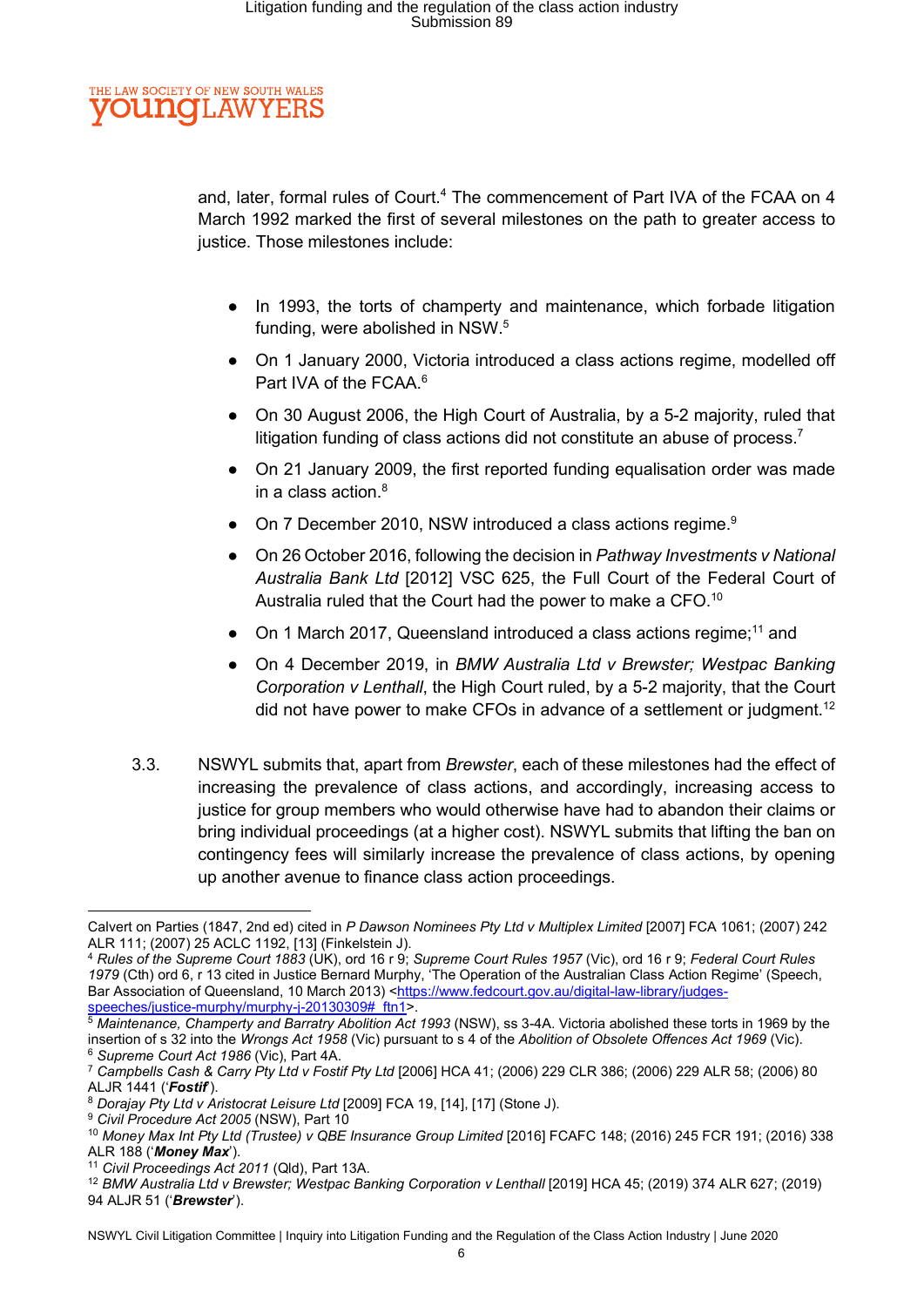#### THE LAW SOCIETY OF NEW SOUTH WALES **OUNGLAW** YE

3.4. Someone has to bear the costs of conducting a class action, and at present, there are five ways to finance a class action:

(a) Wealthy lead applicant: in the rarest of cases, the lead applicant may have enough funds to cover the costs of conducting a class action by paying invoices on a fixed-fee or time-costed basis. It is likely that this kind of lead applicant would also be required to pay security for costs. An example is the Pizza Hut Class Action, conducted by Jim Kartsounis & Co (case dismissed at trial, dismissal upheld on appeal).<sup>13</sup>

(b) Open funded: a third-party litigation funder covers the costs of conducting the case, pays security for costs, takes responsibility for adverse costs orders and, in exchange, takes a percentage of the amount recovered in a settlement or judgment paid to those group members that have signed funding agreements. The funder also has its reasonable legal costs and disbursements reimbursed out of such settlement or judgment. These class actions are 'open', which means that a group member need not sign a funding agreement in order to benefit from a settlement or judgment. Funders typically conduct a 'bookbuild' to sign up group members to the funding agreement, and at the conclusion of the proceedings, the applicant/funder may apply for a funding equalisation order or a CFO to deal with 'free riders' that benefited from the class action but did not sign a funding agreement.

(c) Closed funded: all of the above at [3.4(b)] applies to a closed funded class action, save that group members are defined as those who have signed a funding agreement on or before the commencement of the class action. Prior to Money Max (26 October 2016), anecdotal evidence suggested that, 'litigation funders are generally unwilling to agree to fund large representative proceedings unless one of the criteria defining the group members is that the person has entered into a funding agreement with the litigation funder'.<sup>14</sup> Courts have encouraged open class actions over closed class actions, as open class actions meet 'the access to justice aims of the Part IVA regime'.<sup>15</sup> It is possible for a closed class to be opened, as it is for an open class to be closed.<sup>16</sup> Funding equalisation orders and CFOs are not applicable to closed

<sup>&</sup>lt;sup>13</sup> Diab Pty Ltd v YUM! Restaurants Australia Pty Ltd [2016] FCA 43; Adele Ferguson, 'Pizza Hut set for the courts over cut-price pizzas', The Sydney Morning Herald (online, 28 April 2017)

<sup>&</sup>lt;https://www.smh.com.au/business/companies/pizza-hut-set-for-the-courts-over-cutprice-pizzas-20170428-gvurlt.html>. <sup>14</sup> Blairgowrie Trading Ltd v Allco Finance Group Ltd (Receivers & Managers Appointed) (In Liq) [2015] FCA 811; (2015) 325 ALR 539; (2015) 108 ACSR 1, [23]-[24], [86] (Wigney J). See also Money Max, (n 10) [185]-[188] (Murphy, Beach, Gleeson JJ).

<sup>&</sup>lt;sup>15</sup> Multiplex Funds Management Ltd v P Dawson Nominees Pty Ltd [2007] FCAFC 200, [117], [198] (Jacobson J, French and Lindgren JJ agreeing); Blairgowrie Trading Ltd v Allco Finance Group Ltd (Receivers & Managers Appointed) (In Liq) [2015] FCA 811; (2015) 325 ALR 539; (2015) 108 ACSR 1, [225] (Wigney J); Money Max, (n 10) [14], [177]-[179], [192]- [205] (Murphy, Beach, Gleeson JJ); Pearson v State of Queensland [2017] FCA 1096, [14] (Murphy J); Perera v GetSwift Limited [2018] FCAFC 202; (2018) 263 FCR 92; (2018) 363 ALR 394, [166] (Middleton, Murphy, Beach JJ) ('Perera'). <sup>16</sup> Federal Court of Australia Act 1976 (Cth), ss 33C, 33K, 33ZF ('FCAA'); Federal Court Rules 2011 (Cth), rr 1.40, 1.41, 16.53 (party must apply for leave to amend pleadings); Blairgowrie Trading Ltd v Allco Finance Group Ltd (Receivers & Managers Appointed) (In Liq) [2015] FCA 811; (2015) 325 ALR 539; (2015) 108 ACSR 1, [50], [171], [175]-[177] (Wigney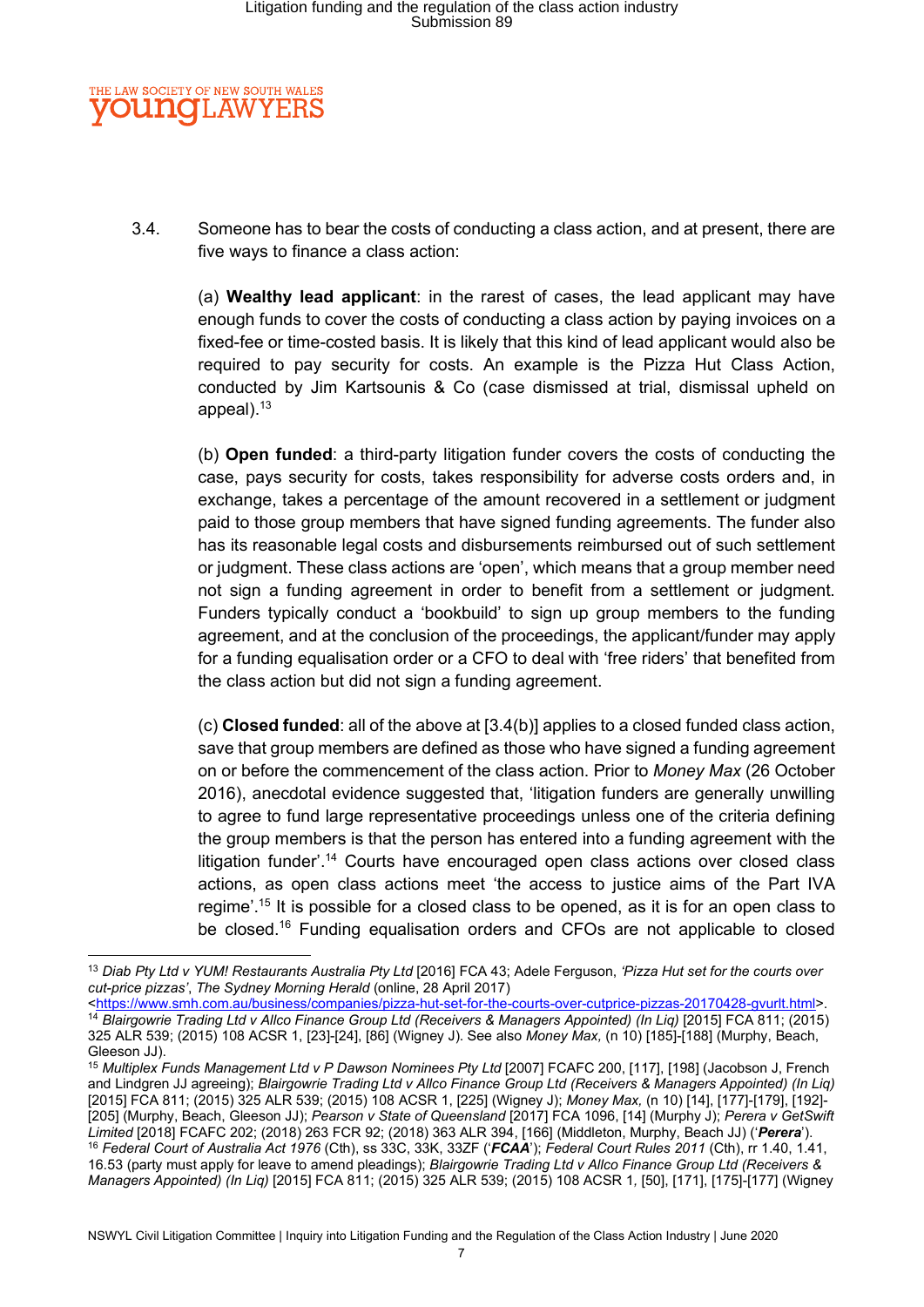#### THE LAW SOCIETY OF NEW SOUTH WALES **OUNGLAW** YE

funded class actions as there are no 'free riders'.

(d) Levies: also known as 'self-funded', the group members are invited to become clients of the law firm conducting the class action and contribute funds towards the class action. This method has been described as, 'an important alternative to commercial litigation funders and should, to the extent possible, be encouraged'.<sup>17</sup> Group members who have contributed levies are typically reimbursed in priority, with interest.<sup>18</sup> However, as with ordinary litigation, group members who have suffered losses may be exposing themselves to increased loss by contributing to the upfront costs of the class action.<sup>19</sup> Notable examples include Macpherson Kelley's Timbercorp, Great Southern, and Willmott Forests Class Actions (Timbercorp was dismissed at trial, while the settlements in Great Southern and Willmott Forests only partially reimbursed group members for the levies they had contributed):<sup>20</sup> and Levitt Robinson's Storm Financial Class Actions (settlements totalling \$143 million).<sup>21</sup>

(e) No-win, no-fee: also known as 'conditional' or 'on spec', $22$  the law firm bills the lead applicant on a time-costed or fixed-fee basis, but does not require payment unless and until there is a successful outcome (conditional fee basis). The Court approves the reasonable legal fees and disbursements, which are deducted from the settlement or judgment sum. The law firm is responsible for all disbursements, including barristers', experts' and Court fees. It is possible to run such class actions in a 'lean' fashion, maximising the returns to group members.<sup>23</sup> Typically, there is no security for costs order (although there are instances where the law firm has volunteered to pay security for costs, $24$  and the Court has the power to require group

J); Pearson v State of Queensland [2017] FCA 1096; Ethicon Sàrl v Gill [2018] FCAFC 137; (2018) 264 FCR 394, [7], [14]-[17] (Allsop CJ, Murphy, Lee JJ); Haselhurst v Toyota Motor Corporation Australia Ltd t/as Toyota Australia [2020] NSWCA 66, [17] (Bell P, Macfarlan, Leeming, Payne JJA agreeing).

<sup>17</sup> Australian Securities and Investments Commission v Richards [2013] FCAFC 89, [53] (Jacobson, Middleton, Gordon JJ); Abbott v Zoetis Australia Pty Ltd (No 2) [2019] FCA 462; (2019) 369 ALR 512, [40] (Lee J)).

<sup>18</sup> Richards v Macquarie Bank Limited (No 5) [2013] FCA 1442, [28]-[29] (Logan J), whereby interest was awarded at rates no higher than that provided for in the then practice note, 'CM16', that is, 'a rate which is regarded as generally appropriate in litigation' in the Federal Court and which would 'also have a wider approval amongst other courts in this country'.

<sup>19</sup> See, eg Woodcroft-Brown v Timbercorp Securities Ltd & Ors (No 2) [2011] VSC 526; (2011) 253 FLR 240; (2011) 85 ACSR 354; The Senate Economics References Committee, Agribusiness managed investment schemes: Bitter harvest (11 March 2016), Chapter 12.

 $^{20}$  Woodcroft-Brown v Timbercorp Securities Ltd & Ors (No 2) [2011] VSC 526; (2011) 253 FLR 240; (2011) 85 ACSR 354; Clarke (as Trustee of the Clarke Family Trust) v Great Southern Finance Pty Ltd (Receivers and Managers Appointed) (in liquidation) [2014] VSC 516; Kelly v Willmott Forests Ltd (in liquidation) (No 5) [2017] FCA 689. <sup>21</sup> Richards v Macquarie Bank Limited (No 5) [2013] FCA 1442; Lee v Bank of Queensland Limited [2014] FCA 1376; [2014] 103 ACSR 436; Sherwood v Commonwealth Bank of Australia (No 5) [2015] FCA 688; Lee v Westpac Banking Corporation [2017] FCA 1553.

 $22$  Although the terms 'speculative' and 'no-win, no-fee' are frequently used to refer to arrangements billed on a timecosted or fixed-fee basis where payment is collected at the point of settlement or judgment, technically, these terms also describe contingency fee arrangements, which are also speculative, with a fee only charged on a 'win'.

<sup>&</sup>lt;sup>23</sup> In Slater & Gordon's NAB Junk Insurance Class Action, the costs amounted to only \$3.8 million, or 7.7%, of the \$49.5 million settlement: Clark v National Australia Bank Limited (No 2) [2020] FCA 652, [29]-[30], ord 5 (Lee J).

<sup>&</sup>lt;sup>24</sup> Wigmans v AMP Ltd; Fernbrook (Aust) Investments Pty Ltd v AMP; Wileypark Pty Ltd v AMP Ltd; Georgiou v AMP Ltd; Komlotex Pty Ltd v AMP Ltd [2019] NSWSC 603, [41], [219], [354], [357] (Ward CJ in Eq) ('Wigmans 2019 SC Judgment'); affirmed by Wigmans v AMP Ltd [2019] NSWCA 243 (per Bell P; Macfarlan, Meagher, Payne and White JJA agreeing); special leave to appeal to the High Court granted in Transcript of Proceedings, Wigmans v AMP Limited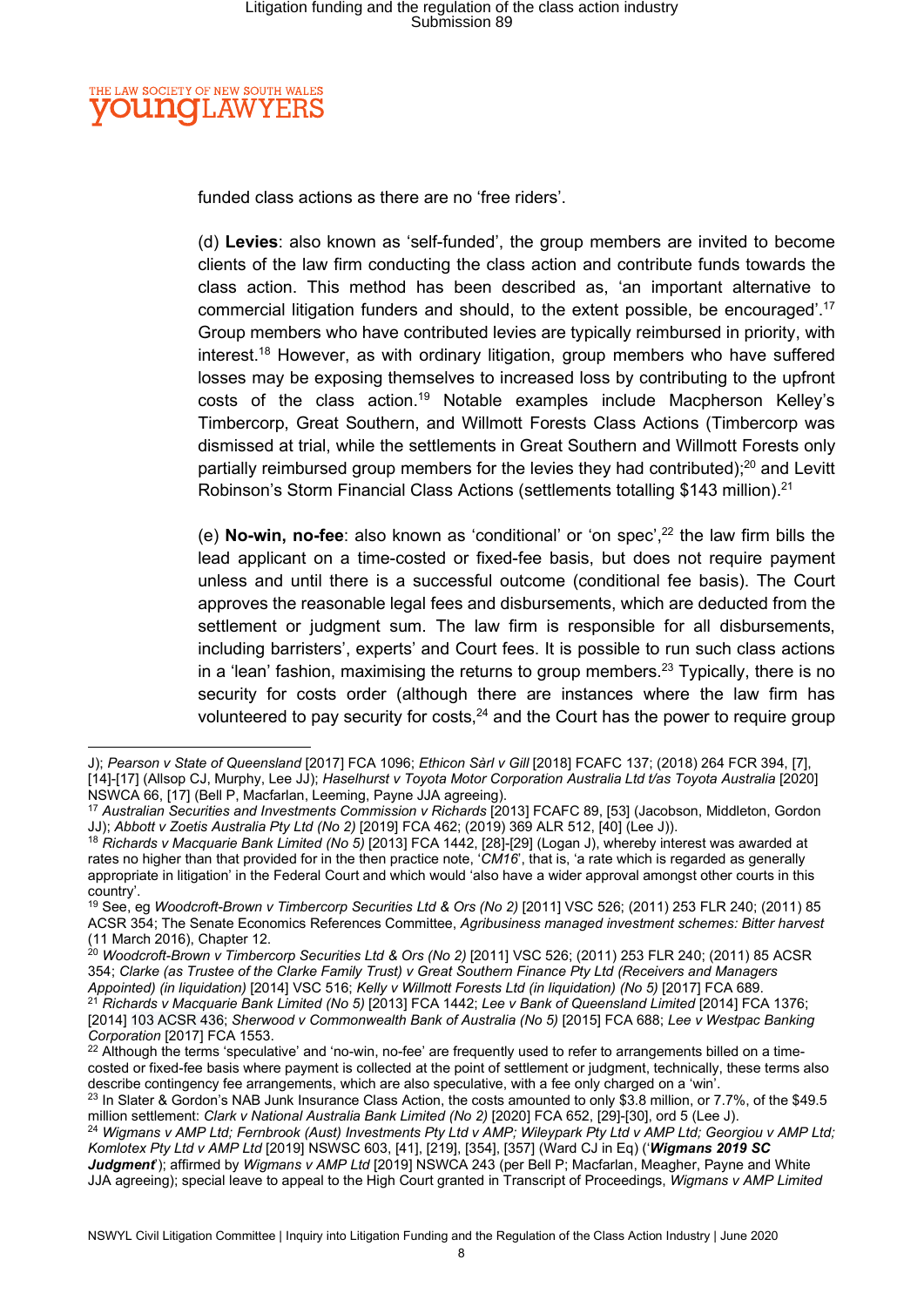#### **IE LAW SOCIETY OF NEW SOUTH WALES OUNCLAW** YE

members to pay security for costs).<sup>25</sup> Notable examples of large class actions conducted on a no-win, no-fee basis include Maurice Blackburn's Black Saturday Bushfire Class Actions (settlements totalling \$794 million);<sup>26</sup> Slater & Gordon's Manus Island Class Action (\$90 million settlement);<sup>27</sup> and Levitt Robinson's Palm Island Class Action (\$30 million settlement after winning \$3.5 million at trial).<sup>28</sup>

3.5. Class actions run on a no-win, no-fee basis are often the last hope for group members, as illustrated in the comments of Lee J:

> 'The only practical and realistic way in which the applicant and group members can run the class action is obtaining legal representatives who are prepared to act on a speculative basis in the time honoured tradition of the common law bar.'<sup>29</sup>

- 3.6. Lifting the ban on contingency fees in class actions will provide a sixth avenue for clients who are unable or unwilling to shoulder the risks attendant on large-scale litigation and unable to convince a funder or corral group members into paying levies. Law firms approached by such clients would have three options: (a) the traditional approach of bringing the class actions on a no-win, no-fee basis, (b) obtaining a commission of the total paid at the point of a settlement or judgment, (c) blending time-based and contingency fees in order to mitigate the risk of receiving no fees if the matter is unsuccessful, or (d) searching for a funder that would contribute to the costs and share the commission.
- 3.7. NSWYL submits that more flexibility for law firms provides more opportunities for lead applicants and group members. NSWYL submits that more flexibility also means more competition, which will have the effect of lower commissions and increased returns.

<sup>[2020]</sup> HCATrans 052. Unless a firm volunteers up security for costs, Courts will not order security for costs from a law firm acting on a no-win, no-fee basis: Madgwick v Kelly [2013] FCAFC 61; 212 FCR 1; (2013) 299 ALR 188, [43]-[47] (Allsop CJ, Middleton J), agreeing with Kelly v Willmott Forests Ltd (in liquidation) [2012] FCA 1446; (2012) 300 ALR 675, [101]-[103] (Murphy J).

<sup>25</sup> Abbott v Zoetis Australia Pty Ltd (No 2) [2019] FCA 462; 369 ALR 512, [15], (Lee J).

<sup>&</sup>lt;sup>26</sup> Matthews v AusNet Electricity Services Pty Ltd [2014] VSC 663; Rowe v AusNet Electricity Services Pty Ltd & Ors [2015] VSC 232; Jennifer Patterson, 'What makes a class action worth fighting?', Maurice Blackburn Lawyers (Blog Post, 10 June 2020) <https://www.mauriceblackburn.com.au/blog/2016/january/04/what-makes-a-class-action-worth-fighting/>. <sup>27</sup> Kamasaee v Commonwealth of Australia & Ors (Approval of settlement) [2017] VSC 537.

 $28$  \$3.5 million was inclusive of costs: Wotton v State of Queensland (No 10) [2018] FCA 915.

<sup>29</sup> Abbott v Zoetis Australia Pty Ltd (No 2) [2019] FCA 462; (2019) 369 ALR 512, [25]-[26] (Lee J); cf Wigmans 2019 SC Judgment, (n 24); Klemweb Nominees Pty Ltd (as trustee for the Klemweb Superannuation Fund) v BHP Group Limited [2019] FCAFC 107; (2019) 369 ALR 583.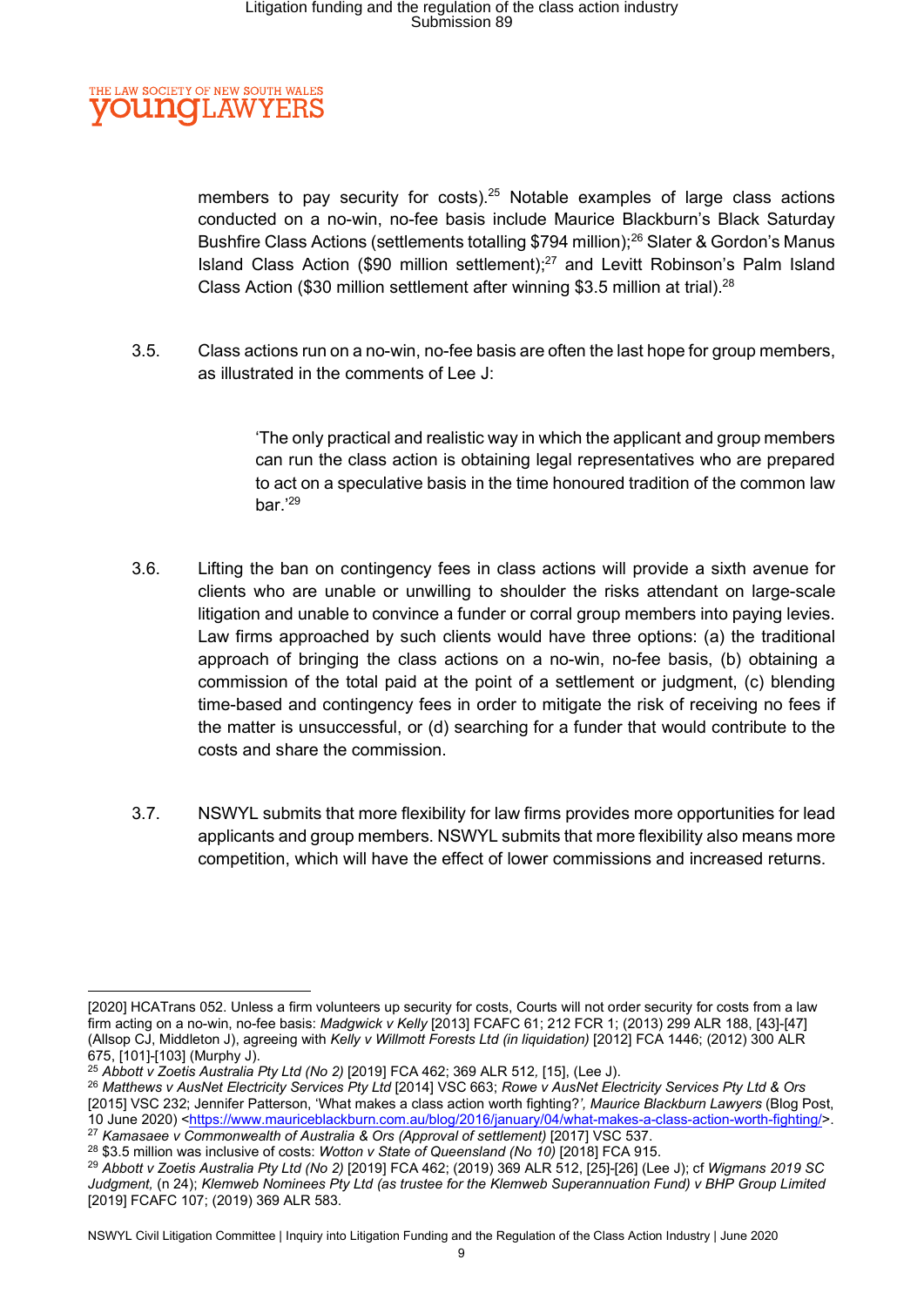

#### Increased returns to group members

- 3.8. NSWYL submits that lifting the ban on contingency fees will likely lead to increased returns to group members in contingency fee class actions, when compared with litigation financed using methods 3.4(b) (open funded), (c) (closed funded) and (d) (levies) above.
- 3.9. Open funded litigation results in two major deductions from a settlement or judgment: legal costs and disbursements and the funding commission payable by group members who have signed the funding agreement.<sup>30</sup>

#### Funding equalisation order

- 3.10. Where a funding equalisation order is sought, the funder receives its contractuallyentitled commissions from group members that have signed the funding agreement (funded group members). This may include a further commission on the amount redistributed from those group members who have not signed a funding agreement (unfunded group members).<sup>31</sup> Typically, the funder will conduct a bookbuild (increasing the number of funded group members) to ensure a return on its investment.
- 3.11. For illustration, we have set out five recent open funded class action settlements and the commission paid after funding equalisation orders were made:

| <b>Class action</b>     | <b>Settlement sum</b> | <b>Funding commission</b> | % of settlement |
|-------------------------|-----------------------|---------------------------|-----------------|
| PFAS <sup>32</sup>      | \$92.5 million        | \$23,125,000              | 25%             |
| Vocus <sup>33</sup>     | \$35 million          | \$3,897,735               | 11%             |
| Bellamy's <sup>34</sup> | \$30 million          | \$8,697,000               | 29%             |

 $30$  McKenzie v Cash Converters International Ltd (No 4) [2019] FCA 166; 134 ACSR 327, [14] (Lee J). Of course, a judgment in favour of the lead applicant would typically lead to a costs order in favour of the lead applicant, payable forthwith: Searle v Commonwealth of Australia [2020] NSWSC 665, [29]-[35] (Garling J).

<sup>31</sup> Money Max, (n 10) [56]-[57] (Murphy, Beach, Gleeson JJ); McKay Super Solutions Pty Ltd (Trustee) v Bellamy's Australia Ltd (No 3) [2020] FCA 461, [21] (Beach J); Fisher (trustee for the Tramik Super Fund Trust) v Vocus Group Limited (No 2) [2020] FCA 579, [67] (Moshinksy J), referred to as a 'grossing up' mechanism. NSWYL strongly opposes the deduction of funding commissions from payments to funded group members made under a funding equalisation order, in circumstances where this is not drawn to the Court's attention.

<sup>32</sup> Smith v Commonwealth of Australia (No 2) [2020] FCA 837; orders of Lee J in Gavin Smith v Commonwealth of Australia (Federal Court of Australia, NSD1908/2016, 6 April 2020), Bradley James Hudson v Commonwealth of Australia (Federal Court of Australia, NSD1155/2017, 6 April 2020) and Kirsty Jane Bartlett v Commonwealth of Australia (Federal Court of Australia, NSD1388/2018, 6 April 2020). The Katherine PFAS class action was open funded (\$92.5 million), while the Williamtown (\$86 million) and Oakey (\$34 million) PFAS class actions were closed funded.  $33$  Fisher (trustee for the Tramik Super Fund Trust) v Vocus Group Limited (No 2) [2020] FCA 579, [74] (Moshinsky J). 34 McKay Super Solutions Pty Ltd (Trustee) v Bellamy's Australia Ltd (No 3) [2020] FCA 461, [2]-[3] (Beach J); McKay Super Solutions Pty Ltd (Trustee) v Bellamy's Australia Ltd [2017] FCA 947, [2]-[3] (Beach J). For the settlement sum of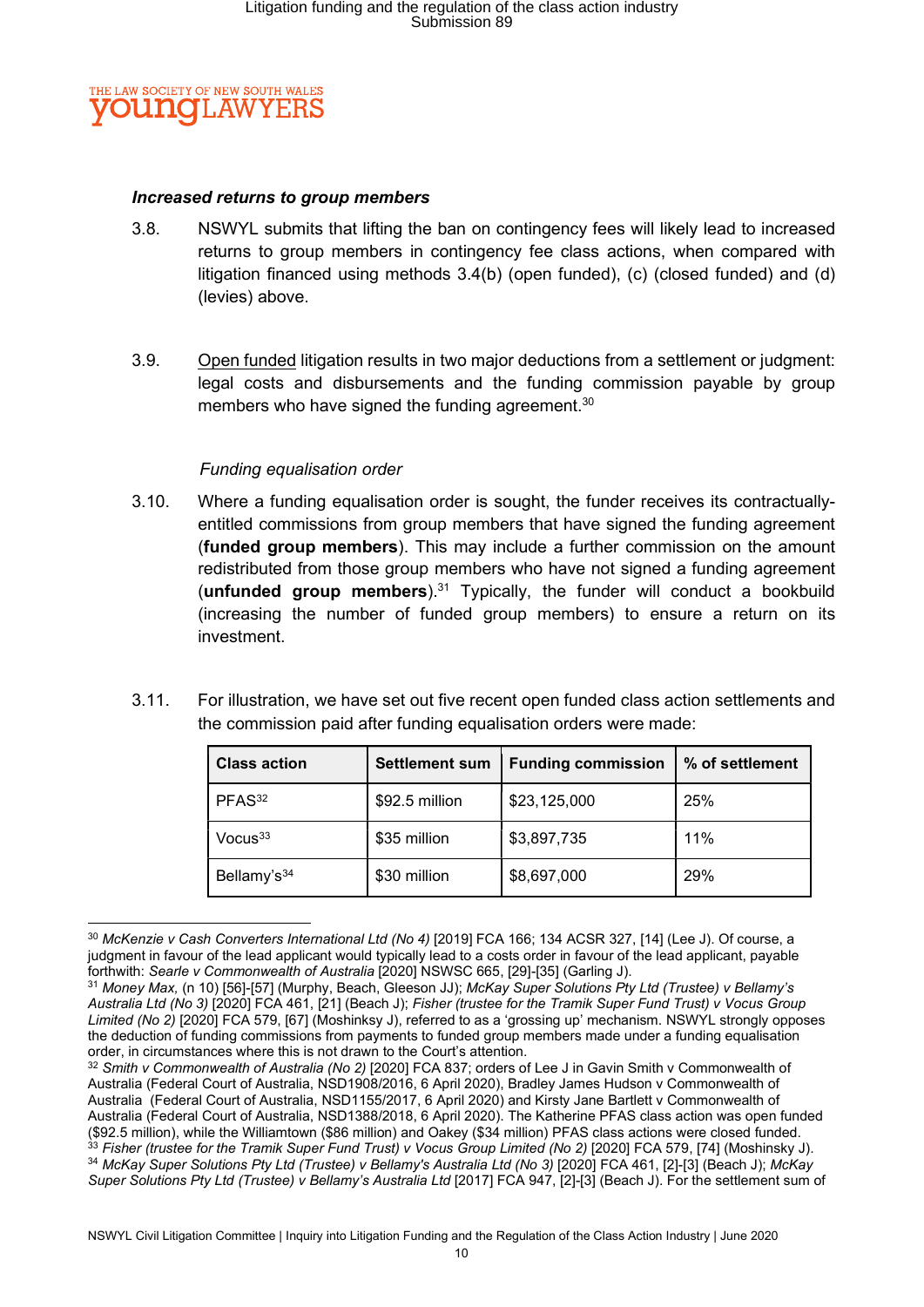#### LAW SOCIETY OF NEW SOUTH WALES TMOH. AW

| <sup>1</sup> Murray Goulburn <sup>35</sup> | \$42 million | \$10.5 million | 25% |
|--------------------------------------------|--------------|----------------|-----|
| $UGL^{36}$                                 | \$18 million | \$4,065,054    | 23% |

- 3.12. Of course, these settlements are subject to further deductions, principally legal costs and disbursements.
- 3.13. A contingency fee class action, by comparison, results in only one payment to cover legal costs and disbursements, approved by the Court. NSWYL submits that such a payment, with only a "single mouth to feed", is likely to be, and should be, lower than the amounts paid under the current regime where it is necessary to pay both (a) the law firm in respect of their time-costed legal fees and disbursements and (b) the litigation funder in respect of their funding commission pursuant to a typical bookbuild and the application of a funding equalisation order.

### Common fund order

- 3.14. Where a CFO is sought, the funder receives an amount that the Court considers fair and reasonable. There are several differences between a common fund order and a funding equalisation order. When compared to funding equalisation orders, CFOs:
	- (a) are generally calculated by taking a percentage of the entire settlement sum;
	- (b) are calculated by the Court taking into account a range of factors;
	- (c) empower the Court with more control over the proceeding if made at an earlier stage;
	- (d) can result in much more or much less being paid to the funder, depending on the Court's view of the conduct of the class action and the outcome reached;
	- (e) were used to determine which class action should proceed when there are multiple class actions;
	- (f) do not require a bookbuild of group members; and

<sup>\$30</sup> million, see paragraph 11(a) of Annexure A to the orders of Beach J in McKay Super Solutions Pty Limited (ACN 110 853 024) (as Trustee for The McKay Super Solutions Fund) v Bellamy's Australia Limited (ACN 124 272 108) (Federal Court of Australia, VID163/2017, 18 December 2019), 10

<sup>&</sup>lt;https://www.comcourts.gov.au/file/Federal/P/VID163/2017/3781527/event/30144827/document/1527823>. McKay v Bellamy's (VID163/2017) was an open funded class action, while Basil v Bellamy's (VID213/2017) was a closed funded class action.

<sup>35</sup> Endeavour River Pty Ltd v MG Responsible Entity Limited [2019] FCA 1719, [2] (Murphy J); see order 6(a) of the orders of Murphy J in Endeavour River Pty Ltd v MG Responsible Entity Limited (Federal Court of Australia, VID1010/2018, 20 December 2019)

<sup>&</sup>lt;https://www.comcourts.gov.au/file/Federal/P/VID1010/2018/3832048/event/30145224/document/1534007>. 36 Clime Capital Limited v UGL Pty Limited [2020] FCA 66, [1]-[3], [39] (Anastassiou J).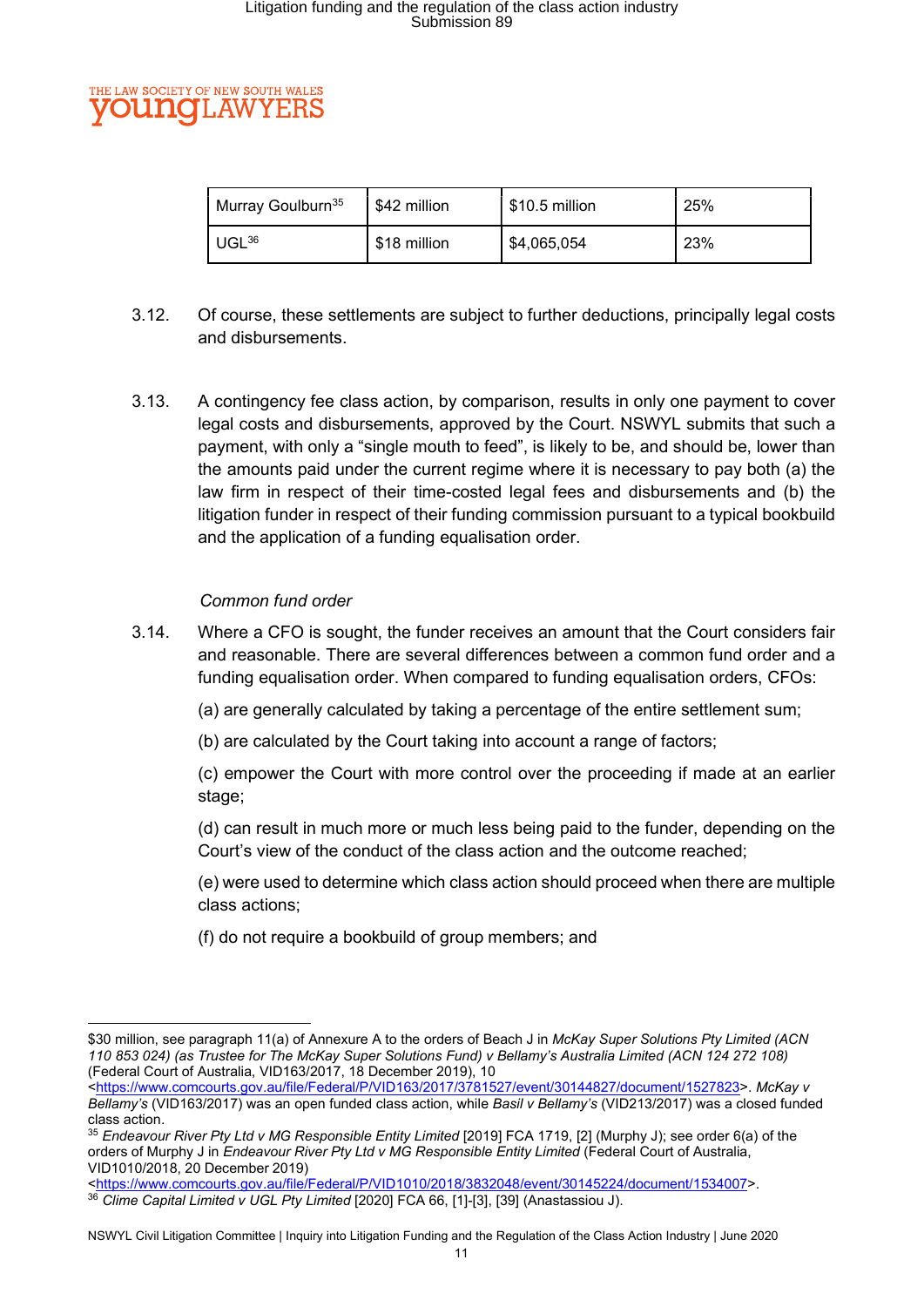

(g) are much simpler and less time-consuming to calculate, as there is no need to separately calculate the quantum of funded group members of which the funder is entitled to a commission.

3.15. For illustration, we have set out five recent open funded class action settlements and the funding commissions paid under CFOs:

| <b>Class action</b>                | <b>Settlement sum</b> | <b>Funding commission</b> | % of settlement |
|------------------------------------|-----------------------|---------------------------|-----------------|
| RMBL <sup>37</sup>                 | \$3 million           | \$750,000                 | 25%             |
| Stolen wages <sup>38</sup>         | \$190 million         | \$38 million              | 20%             |
| Sirtex Medical <sup>39</sup>       | \$40 million          | \$10 million              | 25%             |
| Slater & Gordon <sup>40</sup>      | \$36.5 million        | \$8 million               | 22%             |
| Sherwin Ponzi scheme <sup>41</sup> | \$12 million          | \$1 million               | 8%              |

- 3.16. As noted above, these settlements are subject to further deductions, principally legal costs and disbursements.
- 3.17. NSWYL submits that a Court-approved contingency fee is likely to be, and should be, lower than the sum of (a) the time-costed legal fees and disbursements and (b) the funding commission paid pursuant to a CFO.
- 3.18. Closed funded litigation also results in the deduction of legal costs and disbursements and the funding commission payable by all group members. The market rate for

<sup>&</sup>lt;sup>37</sup> Uren v RMBL Investments Ltd (No 2) [2020] FCA 647, [48] (Murphy J).

<sup>38</sup> Pearson v State of Queensland (No 2) [2020] FCA 619, [22], [109], [268]-[275] (Murphy J).

<sup>39</sup> Kuterba v Sirtex Medical Limited (No 3) [2019] FCA 1374, [1], [6]-[7] (Beach J).

<sup>&</sup>lt;sup>40</sup> Hall v Slater and Gordon Limited [2018] FCA 2071, [35], [95] (Middleton J). The more recent settlement in Piper

Alderman's 'Discovery Metals Class Action', was approved on 12 September 2019: Order of Parker J in Edgar Tredrea v KPMG Financial Advisory Services (Australia) Pty Ltd (Supreme Court of New South Wales, 2017/234966, 12 September 2019)

<sup>&</sup>lt;http://www.supremecourt.justice.nsw.gov.au/Documents/Class%20Actions/Discovery%20Metals%20Limited/14.%2017 \_234966%20-%202019.09.12%20-%20Order.pdf>, but the settlement amount and the final determination of the funder's application for a CFO was not publicly disclosed: Cat Fredenburgh, 'After questioning funder's cut, judge quietly

approves KPMG class action settlement scheme', Lawyerly (Article, 19 September 2019) <https://www.lawyerly.com.au/after-questioning-funders-cut-judge-quietly-approves-kpmg-class-action-settlementscheme>.

<sup>&</sup>lt;sup>41</sup> Petersen Superannuation Fund Pty Ltd v Bank of Queensland Limited (No 3) [2018] FCA 1842, [1], [5], [11], [14] (Murphy J).

NSWYL Civil Litigation Committee | Inquiry into Litigation Funding and the Regulation of the Class Action Industry | June 2020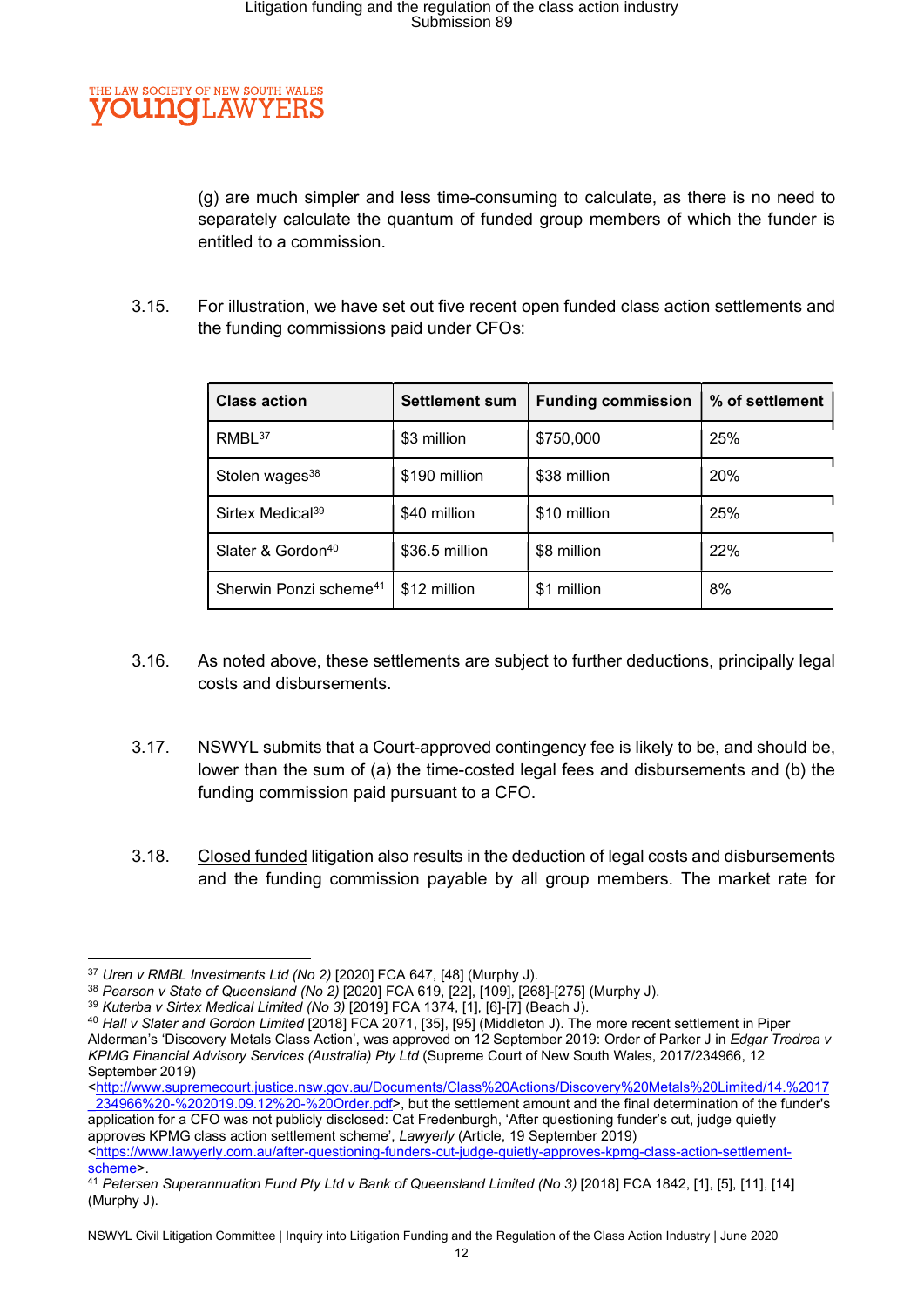

litigation funders is a 35% commission, although institutional investors in shareholder class actions are occasionally offered a more competitive rate, e.g.  $30\%$ .<sup>42</sup>

3.19. For illustration, we have set out five recent closed funded class action settlements and the funding commissions paid:

| <b>Class action</b>     | <b>Settlement sum</b> | <b>Funding commission</b> | % of settlement |
|-------------------------|-----------------------|---------------------------|-----------------|
| PFAS <sup>43</sup>      | \$120 million         | \$30 million              | 25%             |
| Bellamy's <sup>44</sup> | \$19.7 million        | \$5,711,030               | 29%             |
| Forge <sup>45</sup>     | \$16.5 million        | \$3,950,000               | 24%             |
| Provident <sup>46</sup> | \$15.75 million       | \$4,252,500               | 27%             |
| Kagara <sup>47</sup>    | \$3 million           | \$500,000                 | 17%             |

- 3.20. All of the closed funded settlements listed above involved the funder volunteering to take a commission lower than the rate provided for in the funding agreement (which, as noted above, is typically 30%-35%), in order to improve the prospect of the settlement being approved by the Court. As noted above, these settlements are subject to further deductions, principally legal costs and disbursements.
- 3.21. NSWYL submits that a Court-approved contingency fee is likely to be, and should be, lower than the standard 35% commission paid to a litigation funder in closed funded

<sup>44</sup> McKay Super Solutions Pty Ltd (Trustee) v Bellamy's Australia Ltd (No 3) [2020] FCA 461, [2]-[3] (Beach J); McKay Super Solutions Pty Ltd (Trustee) v Bellamy's Australia Ltd [2017] FCA 947, [2]-[3] (Beach J); orders of Beach J in McKay Super Solutions Pty Limited (ACN 110 853 024) (as Trustee for The McKay Super Solutions Fund) v Bellamy's Australia Limited (ACN 124 272 108) (Federal Court of Australia, VID163/2017, 18 December 2019) in VID163/2017, 10 <https://www.comcourts.gov.au/file/Federal/P/VID163/2017/3781527/event/30144827/document/1527823>. 45 Rushleigh Services Pty Ltd v Forge Group Limited (in liquidation) (Receivers and Managers appointed) [2019] FCA 2113, [1], [11], [48] (Murphy J).

<sup>42</sup> Blairgowrie Trading Ltd v Allco Finance Group Ltd (Receivers & Managers Appointed) (in liq) (No 3) [2017] FCA 330; (2017) 343 ALR 476, [126], [132] (Beach J). In Money Max, (n 10) [2], [11], [23], [84]-[85], [90]-[91], [95] (Murphy, Beach, Gleeson JJ), institutional investors were offered a funding commission of 32.5%, while retail investors were offered 35%. In Hall v Slater and Gordon Limited [2018] FCA 2071, [81]-[83] (Middleton J), the funding commission was tiered according to the number of shares acquired in the relevant period, ranging from 28.5% to 35%.

<sup>43</sup> Smith v Commonwealth of Australia (No 2) [2020] FCA 837; Orders of Lee J in Gavin Smith v Commonwealth of Australia (Federal Court of Australia, NSD1908/2016, made 6 April 2020), Bradley James Hudson v Commonwealth of Australia in NSD1908/2016, (Federal Court of Australia, NSD1155/2017, 6 April 2020) and Kirsty Jane Bartlett v Commonwealth of Australia (Federal Court of Australia, NSD1388/2018, 6 April 2020).. The Katherine PFAS class action was open funded (\$92.5 million), while the Williamtown (\$86 million) and Oakey (\$34 million) PFAS class actions were closed funded.

<sup>46</sup> Smith v Australian Executor Trustees Limited; Creighton v Australian Executor Trustees Limited (No. 4) [2018] NSWSC 1584, [7], [21] (Ball J). Smith was a closed funded class action; Creighton was a no-win, no-fee class action.  $47$  Santa Trade Concerns Pty Limited v Robinson (No 2) [2018] FCA 1491, [4]-[5] (Lee J).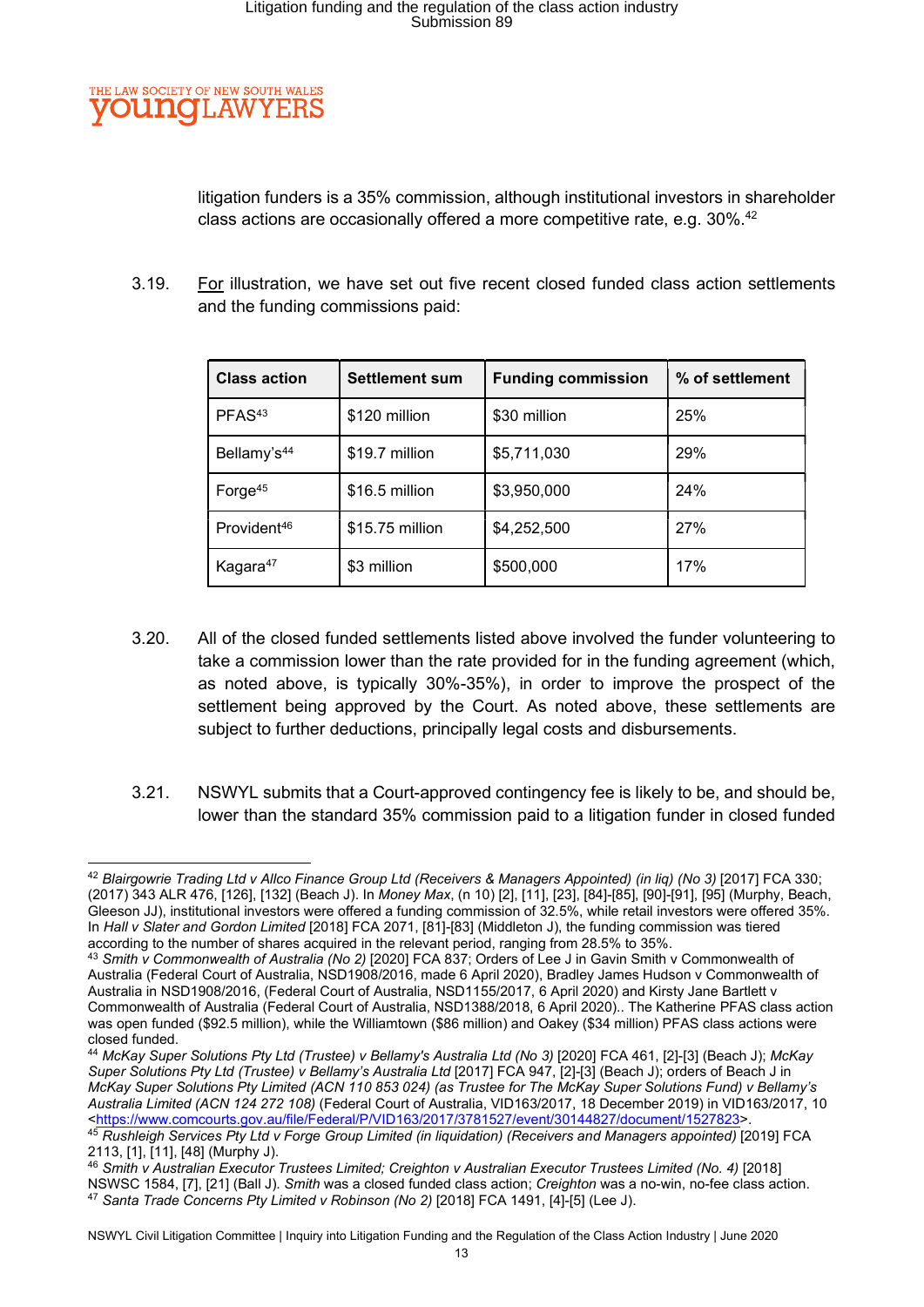#### **IE LAW SOCIETY OF NEW SOUTH WALES OUNCLAW** YE

class actions, and certainly lower than the sum of said funding commission and timecosted legal fees and disbursements.

- 3.22. Class actions funded by levies can result in disproportionate returns to solicitors. For example, the Great Southern Class Action was settled for \$20.5 million, of which \$20 million was used to reimburse a portion of the levies paid by clients of the law firm, Macpherson Kelly, to fund the case. The trial judge had already drafted lengthy reasons dismissing the class action when the parties announced that they had reached a settlement. When the trial judge approved the settlement, his Honour annexed his reasons and concluded that the settlement, which returned a modicum of relief to group members, was a better alternative than the group members receiving nothing.<sup>48</sup> NSWYL submits that a Court would be unlikely to approve a contingency fee which devoured the majority of a settlement or judgment sum; instead, it is likely the law firm would be expected to wear some of the loss.
- 3.23. Contingency fee class actions and no-win, no-fee class actions (method 3.4(e) above) both require the law firm to bear the risk of legal fees and disbursements, rather than the lead applicant and group members. NSWYL submits that contingency fee class actions may result in a greater proportion of a settlement or judgment sum paid to group members, when compared with no-win, no-fee class actions, as group members are guaranteed a majority of the settlement (unless the Court orders otherwise). NSWYL submits that, depending on the circumstances of the case, a contingency fee approved in a class action may result in a lesser proportion paid to group members. This may include class actions which are settled for large sums. Similarly, Courts have made common fund orders paying low commissions<sup>49</sup> and high commissions<sup>50</sup> to funders, according to what the Court considered the funder deserved. NSWYL submits that the Court is well-equipped to make these determinations, as the circumstances of the case require.<sup>51</sup> Contingency fee class actions may also result in a security for costs order payable by the law firm, which would serve to protect the interests of respondents to such class actions. $52$

<sup>48</sup> Clarke (as Trustee of the Clarke Family Trust) v Great Southern Finance Pty Ltd (Receivers and Managers Appointed) (in liquidation) [2014] VSC 516, [16]-[154] (Croft J).

<sup>&</sup>lt;sup>49</sup> Petersen Superannuation Fund Pty Ltd v Bank of Queensland Limited (No 3) [2018] FCA 1842; (2018) 132 ACSR 258, [5], [11], [14] (Murphy J).

 $^{50}$  Caason Investments Pty Limited v Cao (No 2) [2018] FCA 527, [6], [164]-[165] (Murphy J). See generally, Vince Morabito, Common Fund Orders, Funding Fees and Reimbursement Payments (31 January 2019), 17, 20 <https://papers.ssrn.com/sol3/papers.cfm?abstract\_id=3326303>.

<sup>51</sup> Such determinations are routinely made in funded class actions, for example Rushleigh Services Pty Ltd v Forge Group Limited (in liquidation) (Receivers and Managers appointed) [2019] FCA 2113, [59]-[61] (Murphy J). See also Kuterba v Sirtex Medical Limited (No 3) [2019] FCA 1374, [12], [15], [18]-[19] (Beach J).

<sup>52</sup> Justice Legislation Miscellaneous Amendments Bill 2019 (Vic) s 5, inserting s 33ZDA(2). As at 19 June 2020, the bill awaits the Governor's assent.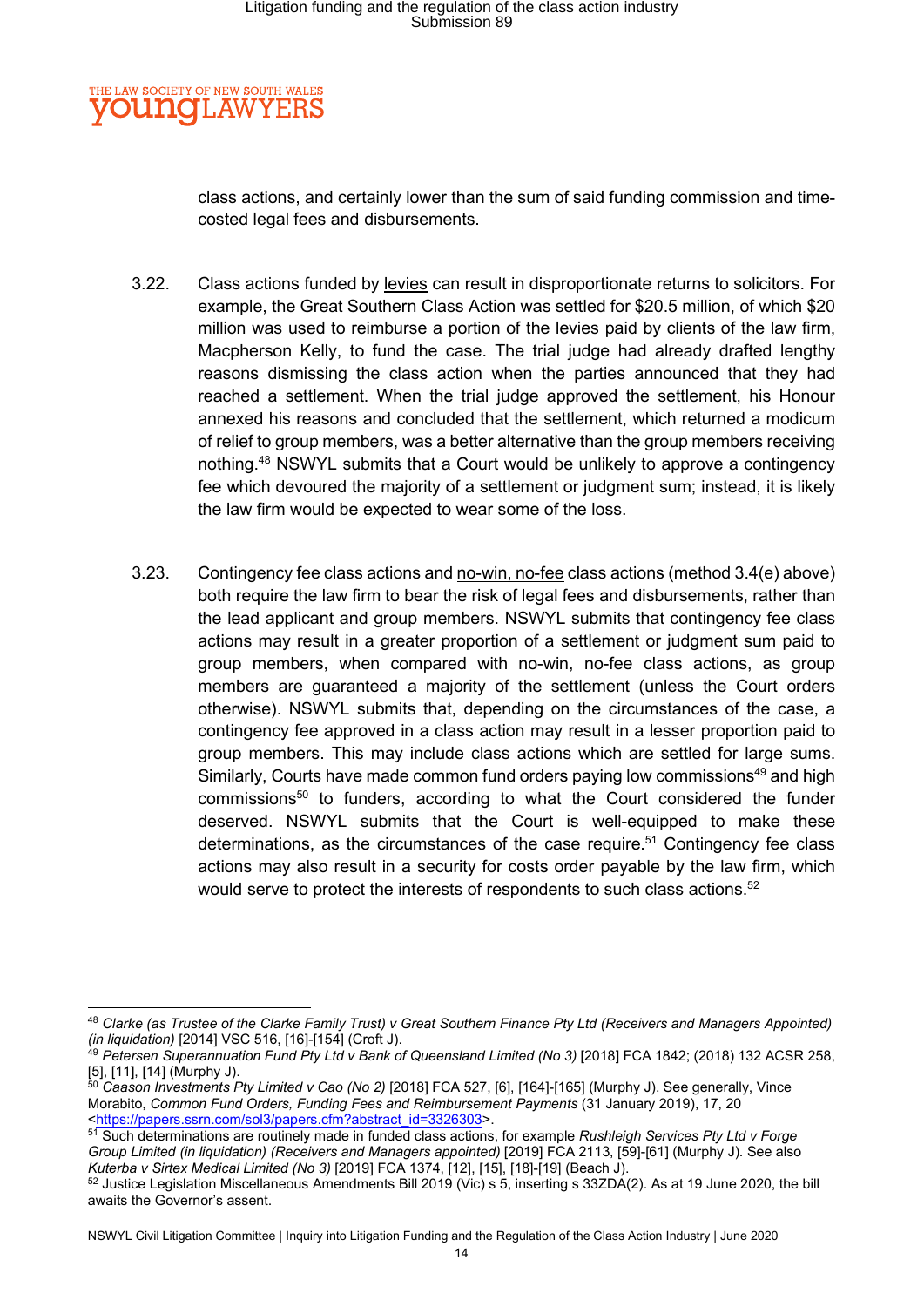

#### Conflicts of interest

3.24. NSWYL submits that the risk of conflicts of interest eventuating in contingency fee class actions is already apparent in no-win, no-fee class actions. The profession and the Court must be alert to ensure that a practitioner's fundamental duty to the Court is not compromised.<sup>53</sup> Potential conflicts which may arise in circumstances where:

(a) vulnerable claimants enter into contingency fee arrangements which are not in their best interests and a better alternative is available;

(b) a practitioner may advise in favour of settlement at a stage more advantageous to the law firm, rather than a claimant; and

(c) resolution of disputes are focussed on monetary outcomes, where non-monetary outcomes may be appropriate or preference.

- 3.25. In Fostif, a majority of the High Court accepted that in order to facilitate access to justice, third parties should be permitted to provide funding to ensure that those involved in litigation have the benefit of legal representation. However, the minority noted that it is important to ensure that solicitors remain independent of the funder, including to reduce the control of the litigation by the funder.<sup>54</sup>
- 3.26. NSWYL repeats its submission to the Australian Law Reform Commission (ALRC) Inquiry into Class Action Proceedings and Third-Party Litigation Funders (ALRC Inquiry), that there are already mechanisms for deterring unmeritorious claims; it is unlikely that solicitors would pursue an unmeritorious claim and in doing so expend the significant resources required by a class action matter, with no fee being paid, on a matter that is doomed to fail. Further, there is common law precedent, as well as legislation, allowing courts to make costs orders against legal practitioners where the legal practitioner has pursued an unmeritorious claim.<sup>55</sup>

#### **Conclusion**

3.27. There is already commentary that on approval of a settlement, the Court has power to make a CFO payable to the solicitors acting on a no-win, no-fee basis.<sup>56</sup> This means that the Court would order a commission of the settlement or judgment sum to the law firm. In addition to the benefits outlined above, NSWYL submits that lifting the ban on contingency fees will provide certainty on this question, without the need for parties

<sup>53</sup> See eg Bolitho v Banksia Securities Limited (No 9) [2020] VSC 309.

<sup>54</sup> See Fostif, (n 7) [282].

<sup>55</sup> See, in particular, West v Rane (No 2) [2020] FCA 616, where Lee J made costs orders against the law firm that commenced a number of individual proceedings which overlap with existing class actions.

<sup>56</sup> Klemweb Nominees Pty Ltd (as trustee for the Klemweb Superannuation Fund) v BHP Group Limited [2019] FCAFC 107; (2019) 369 ALR 583, [134]-[143] (Lee J); cf Impiombato v BHP Billiton Limited (No 2) [2018] FCA 2045; (2018) 364 ALR 162, [133]-[134] (Moshinsky J).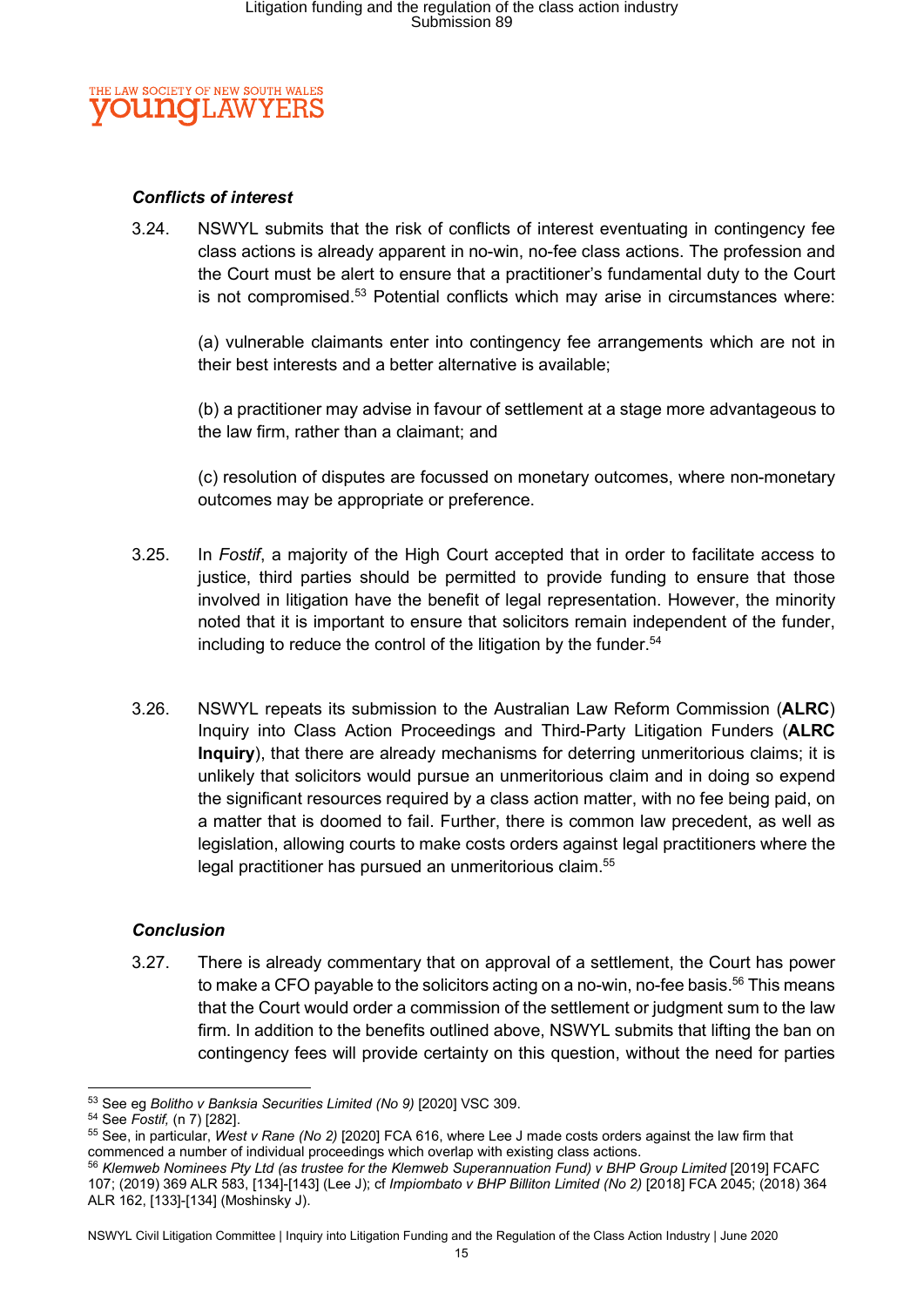

to navigate competing and cogent views of the Court. NSWYL submits that the amending legislation should confer on the Court power to regulate, review and approve the award of a contingency fee at the point of settlement or judgment, so as to curtail excesses and undue windfalls.

### 4. The financial and organisational relationship between litigation funders and lawyers acting for plaintiffs in funded litigation and whether these relationships have the capacity to impact on plaintiff lawyers' duties to their clients

- 4.1. The relationship between litigation funders and plaintiff lawyers could have both positive and negative impacts on compliance by plaintiff lawyers with their duties to their clients.
- 4.2. The potential positive impacts include the oversight funders can provide over lawyers' activities. If the lawyers are charging by the hour (as tends to be the case), they have a financial incentive to maximise their fees.<sup>57</sup> Funders are sophisticated litigants and are thus better placed than most plaintiffs or group members to guard against overcharging or to question the advice they receive. Likewise they are much better placed than most plaintiffs or group members to monitor the lawyers' performance.
- 4.3. On the other hand, this may create an incentive for lawyers to prefer the interests of the funder, who pays the lawyers' bills and with whom the lawyers have an ongoing relationship outside of the one case, over those of the plaintiffs and group members. This potential conflict arises most acutely in relation to the distribution of funds after a settlement or judgment has been obtained, in that there is then a finite pool of funds which must be divided between the funder and the group members. The lawyers may in that circumstance have an incentive to maximise the return to the funder rather than the group members.
- 4.4. NSWYL's view is that the best way to manage this potential conflict is through Court oversight of the commissions awarded to funders. In that respect, NSWYL respectfully adopts the recommendation of the ALRC that all such commissions should be approved by the court.<sup>58</sup>

<sup>57</sup> See generally, Charles N Geilich, 'Rich Man, Poor Man, Beggar Man, Thief: A History and Critique of the Attorney Billable Hour' (2011) 5 Charleston Law Review 173; Susan Saab Fortney, 'The Billable Hours Derby: Empirical Data on the Problems and Pressure Point' (2005) XXXIII Fordham Urban Law Journal 171

<sup>&</sup>lt;https://ir.lawnet.fordham.edu/ulj/vol33/iss1/3>; Nuno Garoupa and Fernando Gomez-Pomar, Cashing by the Hour: Why Large Law Firms Prefer Hourly Fees Over Contingent Fees (UPF Working Paper No 639, July 2002) <https://papers.ssrn.com/sol3/papers.cfm?abstract\_id=394305>.

<sup>58</sup> ALRC Final Report, (n 69) [6.64]-[6.93]. See also Pharm-a-Care Laboratories Pty Ltd v Commonwealth of Australia (No 6) [2011] FCA 277, [42] (Flick J); Earglow Pty Ltd v Newcrest Mining Limited [2016] FCA 1433, [113]-[158] (Murphy J); Blairgowrie Trading Ltd v Allco Finance Group Ltd (Receivers & Managers Appointed) (In Liq) (No 3) [2017] FCA 330; (2017) 343 ALR 476; (2017) 118 ACSR 614, [101] (Beach J); Mitic v OZ Minerals Limited (No 2) [2017] FCA 409, [27]-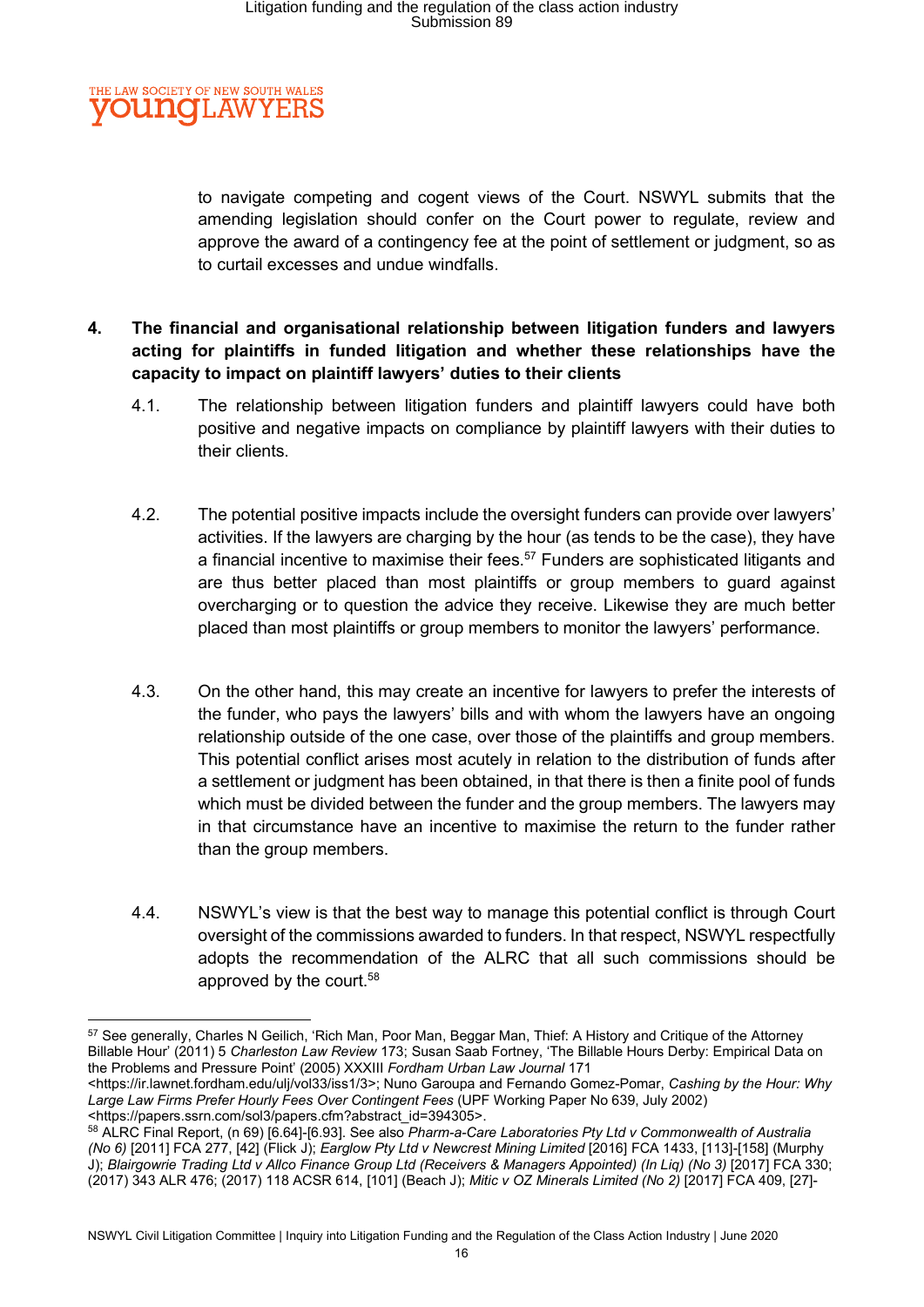

### 5. The Australian financial services regulatory regime and its application to litigation funding

- 5.1. NSWYL submits that the current financial services regulatory regime was not designed to apply to litigation funding, notwithstanding that litigation funding of class actions has been found to be a 'managed investment scheme', as defined in s 9 of the Corporations Act 2001 (Cth).<sup>59</sup> A managed investment scheme is a statutory trust that is required to have a responsible entity as trustee.<sup>60</sup> Most of the requilations regarding managed investment schemes concern the powers and duties of the responsible entity.
- 5.2. NSWYL submits that this model is plainly unsuited to a class action funded by a litigation funder. In such a context, there is no scheme property of which the responsible entity would be trustee. While the group members in a sense contribute 'money or money's worth', in that they effectively assign a portion of a valuable chose in action (claim) that they own, the funder does not in any sense manage the property contributed by the group members. A funded class action is not a 'managed investment scheme' as that term is conventionally understood. The fact that it meets the statutory definition of one is more a reflection of the overbroad definition than of the nature of the scheme. $61$  As has been recognised, the definition is cast deliberately broad, which is the reason for the retention of the power to expressly exempt schemes which are unintentionally captured by it. $62$
- 5.3. Further, NSWYL notes that in its submission to the ALRC Inquiry the Australian Securities and Investments Commission (ASIC) resisted the proposal that the current AFSL regime should be applied to litigation funding, because the regime has not been designed to cater for the risks posed by litigation funding and, further, ASIC questions whether the risks posed by litigation funding warrant the regulation proposed.<sup>63</sup> ASIC indicated that it considered that litigation funding did not pose much risk and accordingly would be low on ASIC's list of regulatory priorities.<sup>64</sup> NSWYL respectfully adopts the points made by ASIC in its submission to the ALRC in that respect, and

<sup>[31] (</sup>Middleton J); Endeavour River Pty Ltd v MG Responsible Entity Limited [2019] FCA 1719, [33]-[34] (Murphy J); cf Liverpool City Council v McGraw-Hill Financial, Inc (now known as S&P Global Inc) [2018] FCA 1289, [47]-[51] (Lee J). 59 Brookfield Multiplex Ltd v International Litigation Funding Partners Pte Ltd [2009] FCAFC 147; (2009) 180 FCR 11; (2009) 260 ALR 643; (2009) 74 ACSR 447; 27 ACLC 1.

 $60$  Corporations Act 2001 (Cth), ss 601FB, 601FC(2).

<sup>&</sup>lt;sup>61</sup> See Brookfield Multiplex Ltd v International Litigation Funding Partners Pte Ltd [2009] FCAFC 147; (2009) 180 FCR 11; (2009) 260 ALR 643; (2009) 74 ACSR 447; 27 ACLC 1, [207]-[297] (Jacobson J, in dissent).

<sup>62</sup> Australian Softwood Forests Pty Ltd v A-G (NSW) (Ex rel Corporate Affairs Commission) (1981) 148 CLR 121 at 130 (Mason J); Australian Securities and Investments Commission v Knightsbridge Managed Funds Ltd & Anor [2001] WASC 339, [38]-[49] (Pullin J).

<sup>63</sup> Australian Securities and Investments Commission, submission No 72 to the Australian Law Reform Commission, Inquiry into class action proceedings and third-party litigation funders (September 2018), [60]-[90]. <sup>64</sup> Ibid, [86].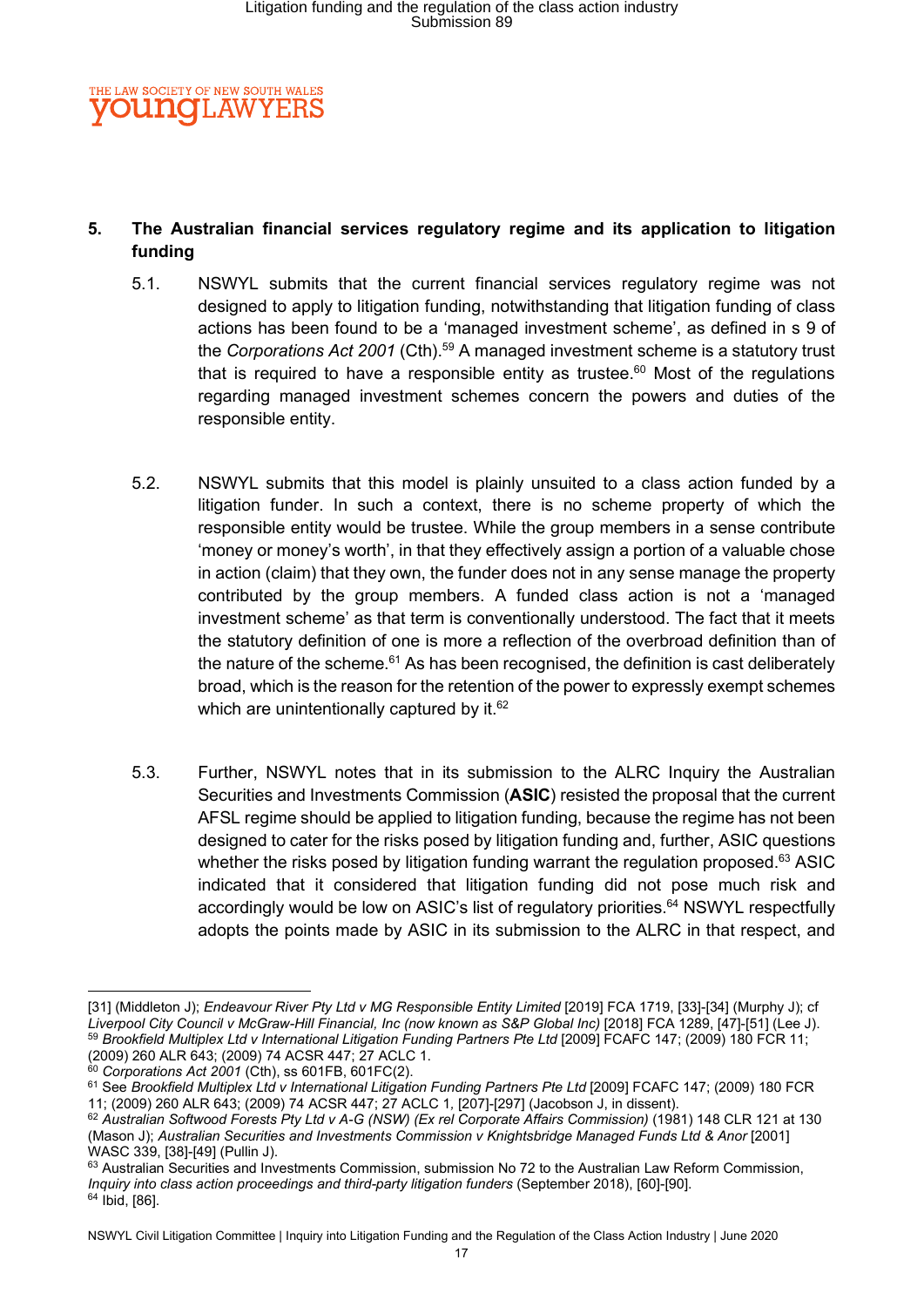

accordingly submits that the financial services regulatory regime should not be extended to litigation funders.

### 6. The regulation and oversight of the litigation funding industry and litigation funding agreements

- 6.1. NSWYL's view is that the existing regulatory regime is sufficient. NSWYL submits that there is no evidence of any systemic failures by litigation funders to comply with their obligations that warrant the imposition of a licencing regime.
- 6.2. In the course of the ALRC Inquiry, a concern arose with respect to whether litigation funders have sufficient resources to meet adverse costs orders. However, as NSWYL pointed out in its submission to the ALRC<sup>65</sup>, the ALRC had only identified one instance of a litigation funder failing to meet its obligations in its Discussion Paper, being Argentum Capital Ltd.<sup>66</sup> NSWYL reiterates its submission to the ALRC that the failure of that funder would not have been detected by the licencing regime now proposed.<sup>67</sup>
- 6.3. NSWYL also submitted to the ALRC that litigation funding already has a very effective monitoring system in place - that is, litigation funders fund solicitors and clients represented by those solicitors.<sup>68</sup> Solicitors are sophisticated participants in the market who are well equipped to determine whether a funder is sufficiently resourced to meet its obligations, and have a clear interest in doing so to ensure their fees are paid. NSWYL supports the ALRC's recommendation that Part IVA of the FCAA should be amended to prohibit solicitors from seeking costs directly from a representative plaintiff or group members.<sup>69</sup>
- 6.4. In the event that a licensing scheme is contemplated by Parliament, NSWYL repeats its position that a bespoke regulatory body would be required to oversee such a regime, or alternatively the State Offices of Legal Services Commissioner may be the appropriate body to provide oversight, $70$  particularly given ASIC views itself as an inappropriate body to manage conflicts of interest and the conduct of litigation. NSWYL also submits any licensing scheme should not apply to funders who fund only sophisticated litigants, such as insolvency practitioners or litigants in other similar

<sup>65</sup> NSW Young Lawyers, submission No 68 to the Australian Law Reform Commission, Inquiry into Class Action Proceedings and Third-Party Litigation Funders (19 August 2018), [6] ('NSWYL ALRC Submission'). <sup>66</sup> Australian Law Reform Commission, 'Inquiry into Class Action Proceedings and Third-Party Litigation Funders',

Discussion Paper No 85 (DP 85) (June 2018). A potential solution is to require that funders undertake to be bound by orders made by the Court before class proceedings are permitted to continue.

<sup>67</sup> NSWYL ALRC Submission, (n 65) [6].

<sup>68</sup> NSWYL ALRC Submission, (n 65) [14].

<sup>69</sup> Australian Law Reform Commission, Integrity, Fairness and Efficiency - An Inquiry into Class Action Proceedings and Third Party Litigation Funders (Final Report, ALRC Report No 134, December 2018), [6.43]-[6.47] ('ALRC Final Report').

<sup>70</sup> NSWYL ALRC Submission, (n 65) [15].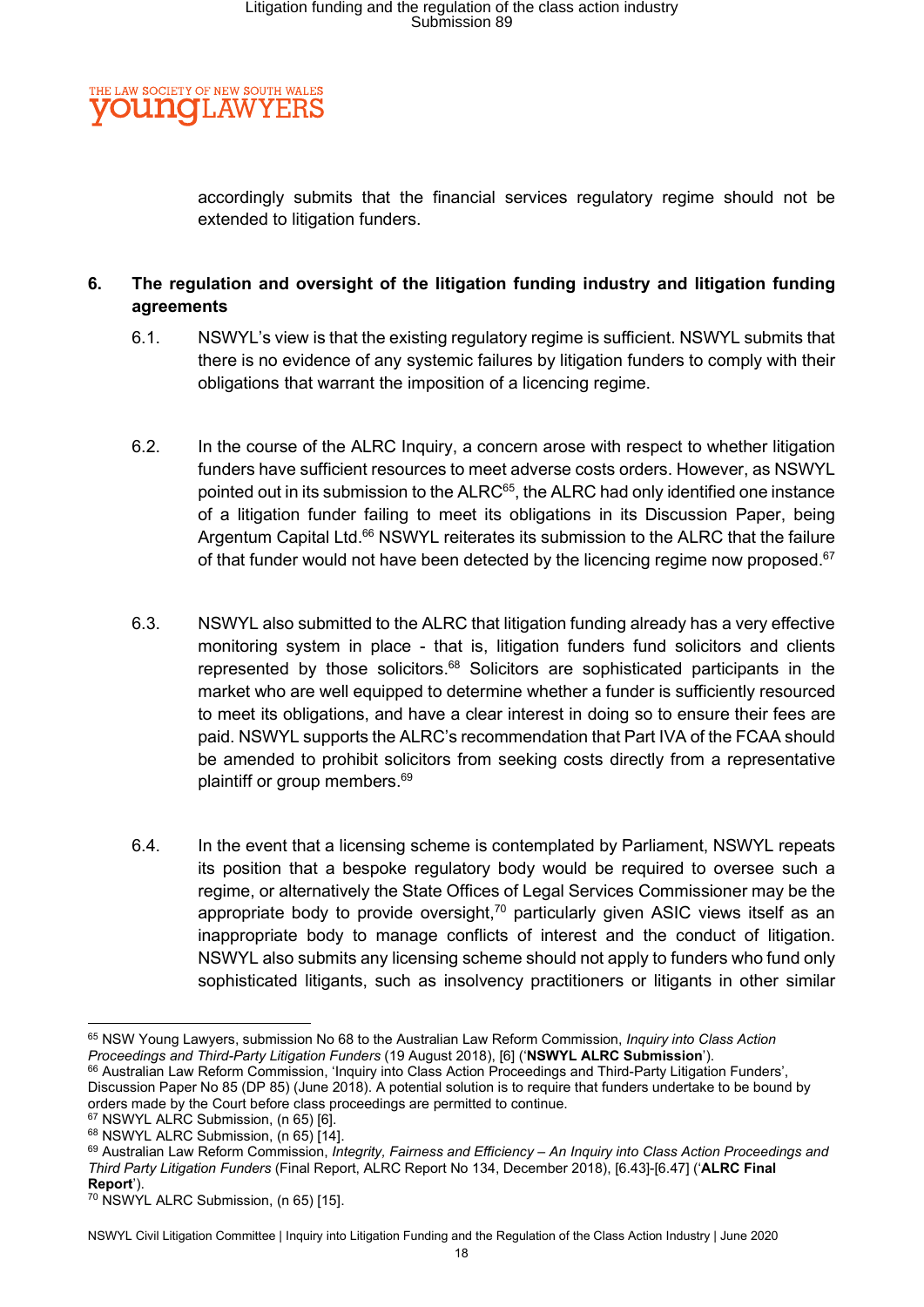

commercial contexts.

## 7. The application of Common Fund Orders and similar arrangements in class actions Common Fund Orders

- 7.1. A CFO is an order made by the Court which typically specifies that a percentage of any settlement or judgment sum received by group members may be paid to the thirdparty litigation funder of the class action, at an equal rate across all group members, regardless of whether the group members have entered into an agreement with the funder to pay such a commission.<sup>71</sup> The rate payable to the funder is approved by the Court, which is empowered to disapprove or lower the percentage rate that is agreed between the funder and group member.<sup>72</sup> CFOs are granted on the basis that all group members who would benefit from the class action should contribute equally to the funding commission costs.<sup>73</sup>
- 7.2. The source of power to grant a CFO was thought to be in s 33ZF of the FCAA,<sup>74</sup> which provides the Court with a general power 'make any order the Court thinks appropriate or necessary to ensure that justice is done in the proceeding.<sup>75</sup> There is no express statutory power which allows for the Court to order a CFO on the application of a party to the proceeding (nor of its own motion). NSWYL discusses the effect of recent decisions concerning CFOs at paragraphs 7.4 –7.12 below.
- 7.3. NSWYL considers the application of CFOs in class action proceedings to be one of the more important developments since the ALRC Final Report (ALRC Final Report) was delivered.<sup>76</sup>

### NSWYL's Position on Common Fund Orders

7.4. NSWYL has previously made submissions in support of minimal statutory intervention in the courts' discretionary powers to set or approve commissions in a class action proceeding.<sup>77</sup> This was in a context where CFOs were assumed to be applicable at all stages of a proceeding, prior to the recent decision in Brewster (discussed below)

 $75$  FCAA, (n 16) s 33ZF(1).

<sup>&</sup>lt;sup>71</sup> Money Max, (n 10) [8] (Murphy, Beach, Gleeson JJ). The CFOs made by Lee J in Perera v GetSwift Limited [2018] FCA 732; (2018) 263 FCR 1; (2018) 357 ALR 586; (2018) 127 ACSR 1 and Lenthall v Westpac Life Insurance Services Limited [2018] FCA 1422; (2018) 363 ALR 698; (2018) 130 ACSR 456 were for the lesser of a percentage of the settlement sum and a multiple of legal costs and disbursements. The latter judgment was ultimately overturned by the High Court in Brewster (n 12).

 $72$  Earglow Pty Ltd v Newcrest Mining Ltd [2016] FCA 1433, [133]-[134] (Murphy J).

<sup>73</sup> Money Max, (n 10) [8] (Murphy, Beach, Gleeson JJ).

<sup>74</sup> Ibid, [168] (Murphy, Beach, Gleeson JJ).

<sup>76</sup> ALRC Final Report, (n 69).

<sup>77</sup> NSWYL ALRC Submission, (n 65) [59]-[66].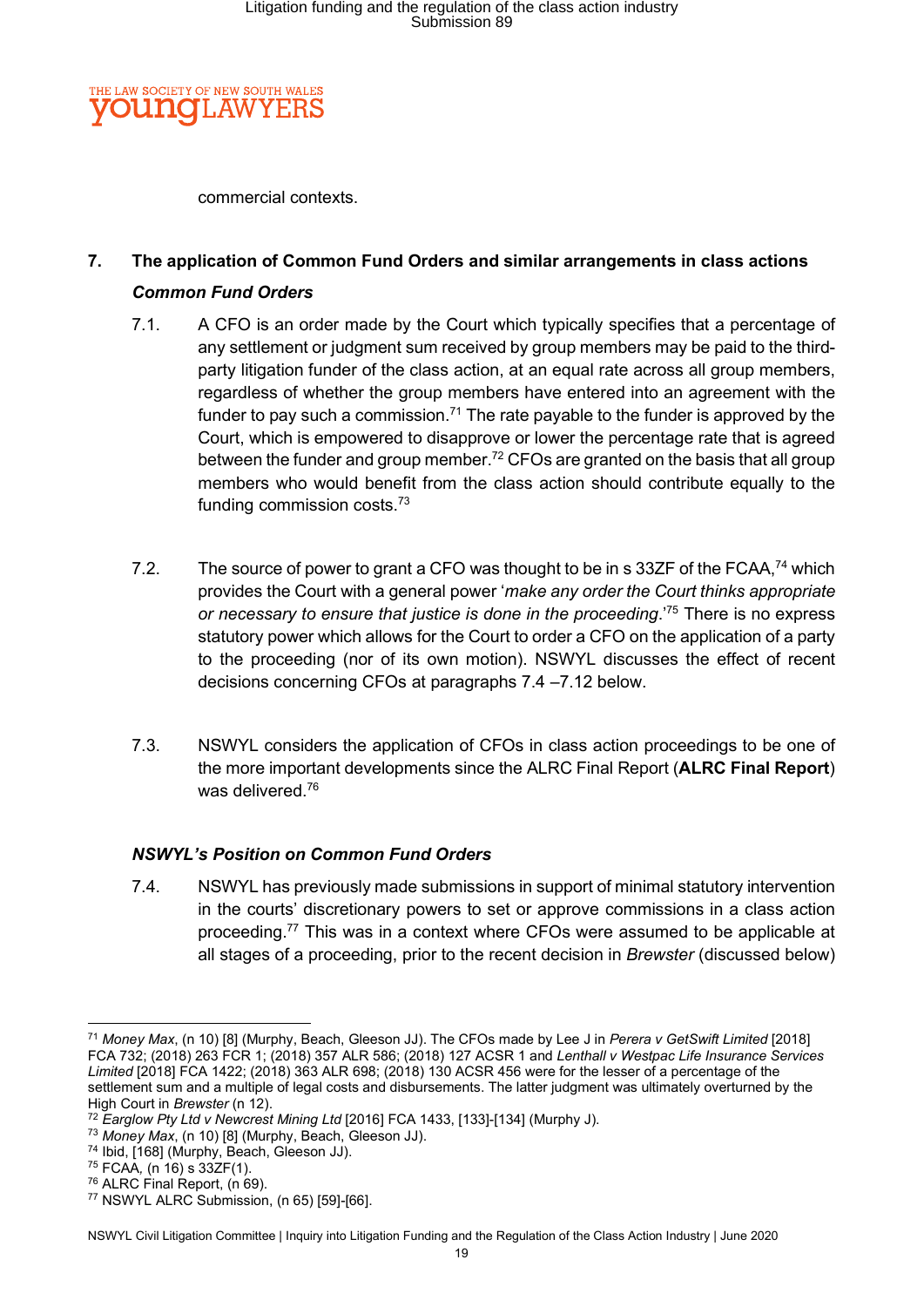#### E LAW SOCIETY OF NEW SOUTH WALES **OUNGLAW** ΥF

which prohibited the early ordering of a CFO and cast uncertainty over CFOs at other stages of a proceeding.

- 7.5. NSWYL was in favour of minimal intervention in the courts' discretion to order CFOs at the time because regulation of such arrangements could lead to unintended consequences and potentially unjust outcomes.<sup>78</sup> NSWYL also acknowledged that CFOs had potential to lead to more 'open class actions', $^{79}$  and in those circumstances, could assist the class action regime with meeting its stated purpose of increasing access to justice and improving efficiency in the courts.<sup>80</sup>
- 7.6. For the reasons addressed below, NSWYL considers that CFOs are beneficial to the operation of the regime, and submits that statutory intervention is required to respond to Brewster and confer the Court with power to make a CFO at any stage of the proceeding.

### ALRC Final Report and Common Fund Orders

7.7. The ALRC Final Report recommended the following in relation to CFOs:

'Part IVA of the Federal Court of Australia Act 1976 (Cth) should be amended to provide the Court with an express statutory power to make common fund orders on the application of the plaintiff or the Court's own motion.<sup>'81</sup>

7.8. The express statutory power to grant a CFO was said to be consistent with other recommendations in the ALRC Final Report, 'including that class actions be initiated as an open class, that the Court have an express statutory power to reject, vary, or amend the terms of a third-party litigation funding agreement, and that the Court have the power to deal with competing class actions'. $82$ 

### The effect of Brewster on Common Fund Orders

7.9. Since the ALRC Final Report was published, a majority of the High Court in Brewster held that the Court does not have the power under s 33ZF of the FCAA to grant a CFO at an early stage of the proceedings $83$  because to do so would be inconsistent

<sup>78</sup> Ibid, [62].

 $79$  See [3.4] above. Where group membership is not limited to persons who sign litigation funding agreements but includes all persons who were subject to the alleged wrongful conduct.

<sup>80</sup> NSWYL ALRC Submission, (n 65) [89].

<sup>81</sup> ALRC Final Report, (n 69) 96.

<sup>82</sup> ALRC Final Report, (n 69) 99 [4.35].

<sup>83</sup> Brewster, (n 12) [87] (Kiefel CJ, Bell and Keane JJ).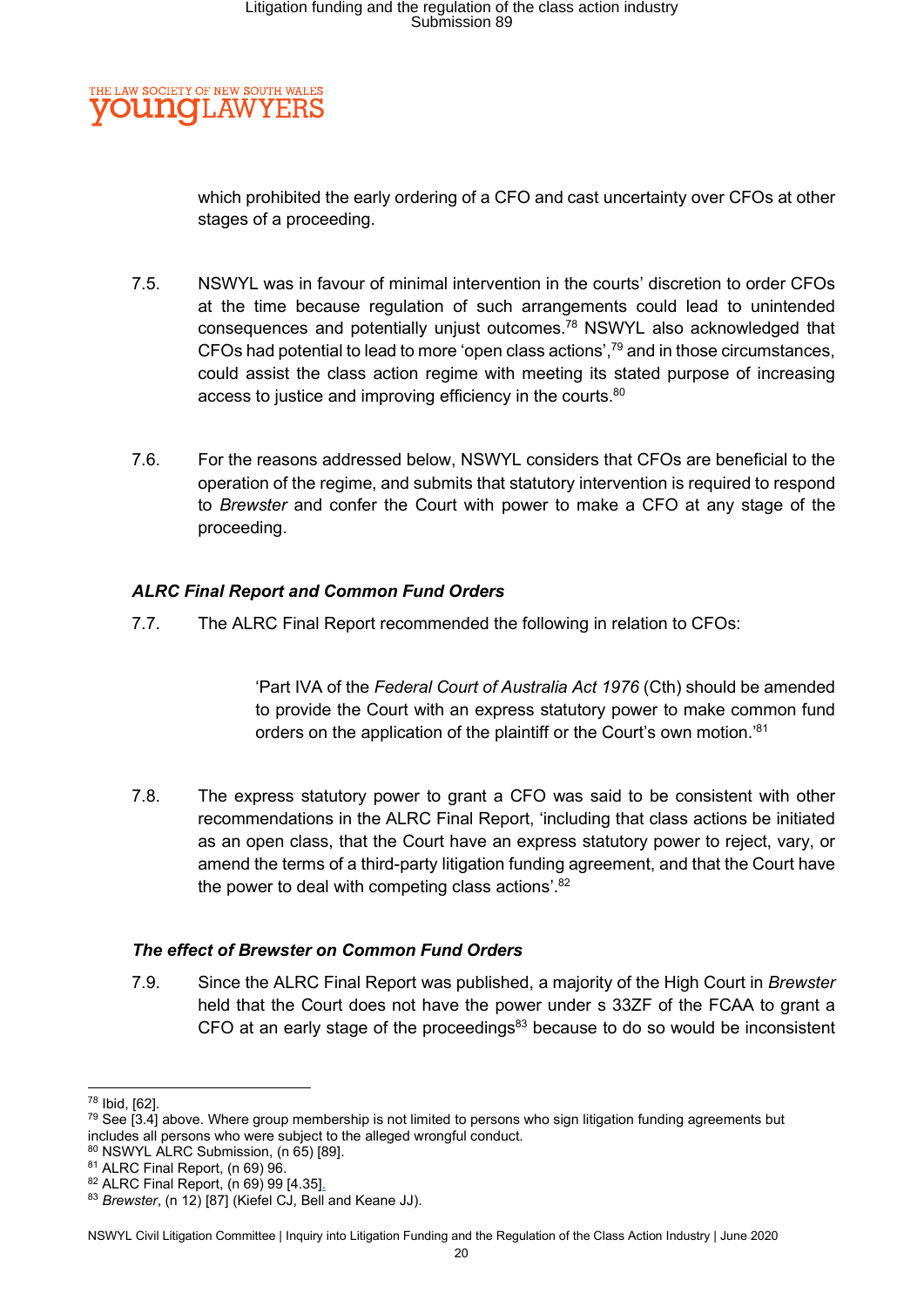

with the text, context and purpose of the legislative scheme of Part IVA of the FCAA. <sup>84</sup> The ALRC's recommendation to provide the Court with express statutory power to grant CFOs predates and presages this decision.

7.10. However, the High Court has left open the question of whether a CFO (or any similar order) could be granted at settlement or judgment, potentially relying on the Court's express powers to make just orders at settlement<sup>85</sup> or in equity. $86$ 

#### Developments since Brewster

7.11. The decision in Brewster effectively prohibits an application for a CFO early in a class action proceeding, and accordingly increases the funder's risk until the point of settlement or judgment. However, there is conflicting authority and uncertainty on the question of whether the Court has power to order a CFO at the point of settlement or judgment. Since Brewster, the Federal Court has considered the application of CFOs at settlement on several occasions including:

(a) On 17 January 2020, Murphy J approved the settlement in Pearson v State of Queensland, in which his Honour held that a CFO made early in the proceeding could continue in operation on the grounds that the order was valid 'until and unless' set aside.<sup>87</sup>

(b) On 5 February 2020, Anastassiou J, approving a settlement in Clime Capital Limited v UGL Pty Limited<sup>68</sup> noted that the High Court in Brewster had not considered whether a CFO could be ordered at the point of settlement approval under s 33V of the FCAA.

(c) On 2 April 2020, in Lenthall (No 2), Lee J considered Brewster and concluded that it did not stand for the proposition that the Court did not have power to make a common fund order at settlement.<sup>89</sup>

(d) On 8 April 2020, in McKay (No 3), Beach J concluded that Brewster did not consider the Court's power to make a common fund order at settlement.<sup>90</sup> His Honour lamented that, as a result of the decision in Brewster, the Court had lost control of funding commissions in choosing a winner among competing class actions, and delivered a clarion call to the legislature to address this issue.<sup>91</sup> Lee J similarly outlined the benefits of CFOs in 2019:

<sup>84</sup> Ibid, [48] (Kiefel CJ, Bell and Keane JJ).

 $85$  FCAA, (n 16) s 33V(2); see discussion at [7.8] below.

<sup>86</sup> Lenthall v Westpac Banking Corporation (No 2) [2020] FCA 423, [12] (Lee J); see also Federal Court of Australia,

General Practice Note GPN-CA: Class Actions Practice Note, 20 December 2019, [15.14].

<sup>87</sup> Pearson v State of Queensland (No 2) [2020] FCA 619, [262]-[264] (Murphy J), reasons published 8 May 2020. 88 Clime Capital Limited v UGL Pty Limited [2020] FCA 66.

<sup>89</sup> Lenthall v Westpac Banking Corporation (No 2) [2020] FCA 423, [6]-[12] (Lee J).

<sup>90</sup> McKay Super Solutions Pty Ltd (Trustee) v Bellamy's Australia Ltd (No 3) [2020] FCA 461, [31] (Beach J).

<sup>91</sup>Ibid, [33]-[34] (Beach J).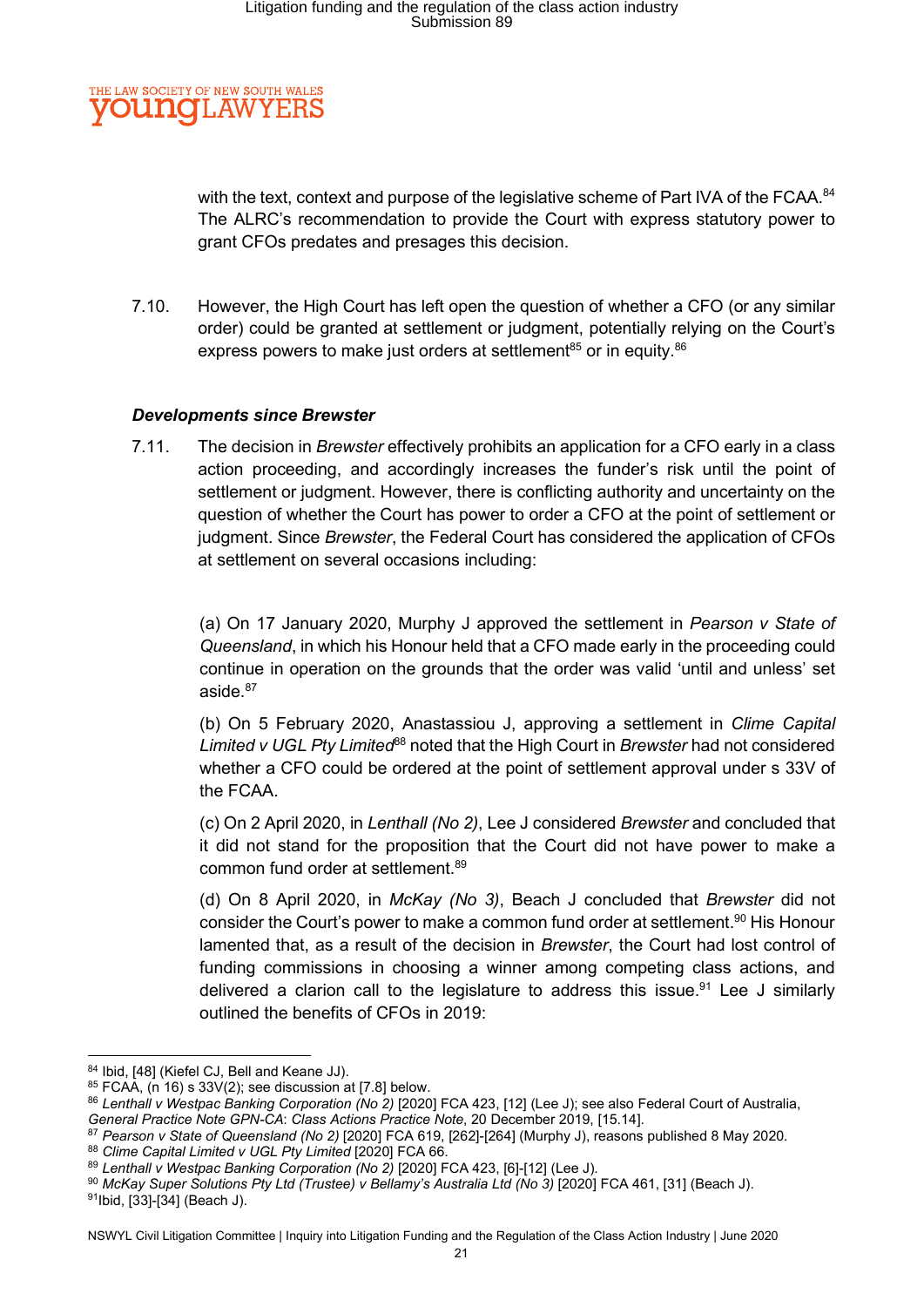#### E LAW SOCIETY OF NEW SOUTH WALES **OUNCLAW** YE

'the practical benefit of CFOs has been to maintain control over disproportionate deductions from modest settlements, prevent windfalls, and ensure the court's protective and supervisory role in relation to group members is given effect.'92

(e) On 4 May 2020, in Fisher (No 2), Moshinsky J considered an application for Courtapproval of a settlement under which the applicant sought a CFO under s 33V. His Honour held that while Brewster did not express a 'clear majority view' on whether a CFO could be ordered under s 33V, the majority did 'express strong reasons favouring the making of a funding equalisation order over a [CFO]<sup>'', 93</sup> His Honour concluded that the applicant's alternative order for a funding equalisation order was appropriate in the circumstances.<sup>94</sup>

(f) On 13 May 2020, in Uren (No 2), Murphy J approved a \$3 million settlement and made a CFO of 25%, concluding that Brewster did not 'stand for the proposition that the Court has no power to make a common fund order upon court approval of a settlement under s  $33V(2)$  of the FCA'.<sup>95</sup>

(g) On 13 May 2020, in Cantor (No 5), Foster J considered Brewster and the decisions summarised above, save for Uren (No 2).<sup>96</sup> His Honour concluded that the Court 'probably' does not have power to make a common fund order at the stage of settlement.<sup>97</sup>

### The current position

7.12. In summary, the current position in relation to CFOs is as follows:

(a) the Court can no longer order a CFO at an early stage of a proceeding pursuant to its discretionary powers under s 33ZF of the FCAA;

(b) there is conflicting authority on whether CFOs can be ordered under s 33V of the FCAA at the point of settlement approval and no authority on whether it can be ordered at judgment under ss 33Z and 33ZA; and

(c) the majority view of the High Court favours the ordering of a funding equalisation order over a CFO.<sup>98</sup>

 $\frac{95}{95}$  Uren v RMBL Investments Ltd (No 2) [2020] FCA 647, [50] (Murphy J).

<sup>97</sup> Ibid, [405]-[421] (Foster J).

<sup>92</sup> Klemweb Nominees Pty Ltd (as trustee for the Klemweb Superannuation Fund) v BHP Group Limited [2019] FCAFC 107; (2019) 369 ALR 583, [140] (Lee J).

<sup>93 [2020]</sup> FCA 579, [72]-[73] (Moshinksy J).

<sup>94</sup> Ibid, [74] (Moshinksy J). The Applicants and Vocus settled the class action for \$35 million. The proposed CFO sought a commission of \$6.2 million (17.7% of the settlement), while the funding commission payable following a funding equalisation order was \$3.9 million (11.1% of the settlement): ibid, [66]-[67] (Moshinsky J).

<sup>96</sup> Cantor v Audi Australia Pty Limited (No 5) [2020] FCA 637, [321]-[421] (Foster J).

 $98$  Brewster, (n 12) (Kiefel CJ, Bell and Keane JJ). A funding equalisation order is an order of the Court which spreads a litigation funder's commission across all group members in the proceeding, such that 'funded group members' are no worse off than 'unfunded group members'. First, the litigation funder receives the commissions payable under funding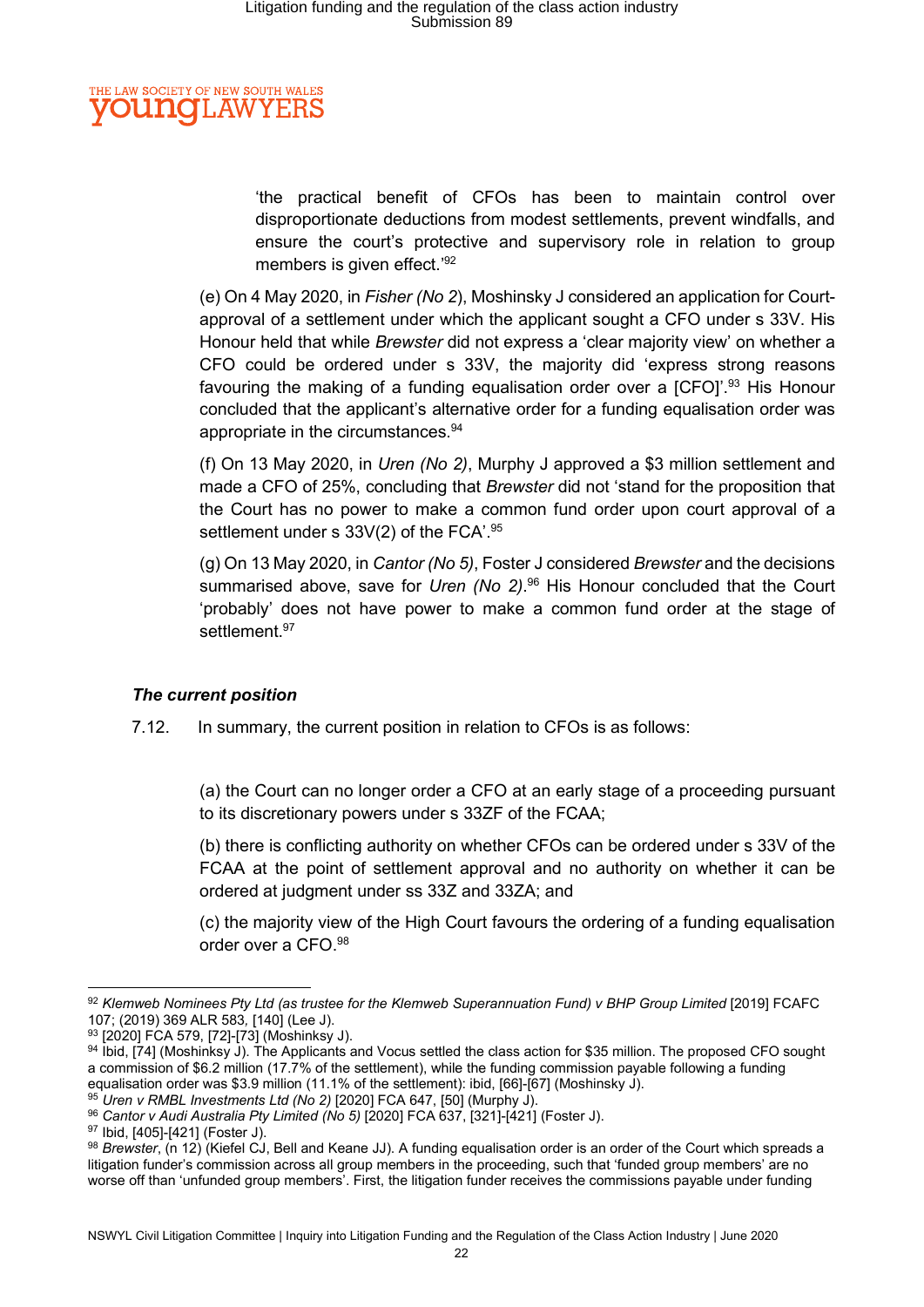

#### NSWYL's recommendation

- 7.13. The above judgments in the Federal Court demonstrate that, post-Brewster, there is considerable uncertainty in Australia over the application of CFOs in class action litigation. Despite this, NSWYL maintains its view that, on balance, CFOs are beneficial to group members and in the spirit of Part IVA of the FCAA by encouraging proceedings to be brought as an open class, reducing the possibility of competing class actions,  $99$  and by providing important judicial oversight that can ensure the ultimate commission rate that is approved by the Court is just and equitably distributed amongst group members.
- 7.14. Litigation funding is a vital component of the modern class actions regime and, for the claims of many group members, a sine qua non. NSWYL notes the recent comments in the judgment approving the settlement of the PFAS class actions against the Commonwealth:

'Without litigation funding, the claims of these group members would not have been litigated in an adversarial way but, rather, they would likely have been placed in the position of being supplicants requesting compensation, in circumstances where they would have been the subject of a significant inequality of arms. ...it strains credulity to think that claims of this complexity and attended by such potential expense could have been litigated to a conclusion without third party funding of some sort. It seems to me a testament to the practical benefits of litigation funding, that these complex and costly claims have been able to be litigated in an efficient and effective way and have procured a proposed settlement. It must be recalled that an acceptable settlement was only forthcoming after a vast outlay of resources, and the assumption of risk of a third party funder for potential adverse costs.'<sup>100</sup>

7.15. NSWYL therefore recommends that Part IVA of the FCAA be amended to provide express statutory authority for the Court to grant a CFO at any stage of a class action proceeding, provided the litigation funder is no better off than group members after settlement or judgment.<sup>101</sup>

agreements signed by the funded group members. Second, the commission payable by unfunded group members, if they had signed the funding agreement, is calculated and totalled. Third, that total commission is shared equally among all group members. An alternative method of calculation is to divide the funding commission (paid by funded group members) by the total settlement or judgment sum. That percentage is the proportion to be deducted from the unfunded group member pool of funds and added to the funded group member pool of funds. The purpose is to avoid a 'free rider' problem whereby unfunded group members claim the benefits of a settlement or judgment sum, without contributing to the funding costs.

 $99$  Money Max, (n 10) [14] (Murphy, Beach, Gleeson JJ).

<sup>&</sup>lt;sup>100</sup> Smith v Commonwealth of Australia (No 2) [2020] FCA 837, [82] (Lee J).

<sup>&</sup>lt;sup>101</sup> Noting the caution against applying such rules to claims that appear valuable, but turn out to be valueless, NSWYL submits that a funder must bear this risk: Kuterba v Sirtex Medical Limited (No 3) [2019] FCA 1374, [18]-[19] (Beach J):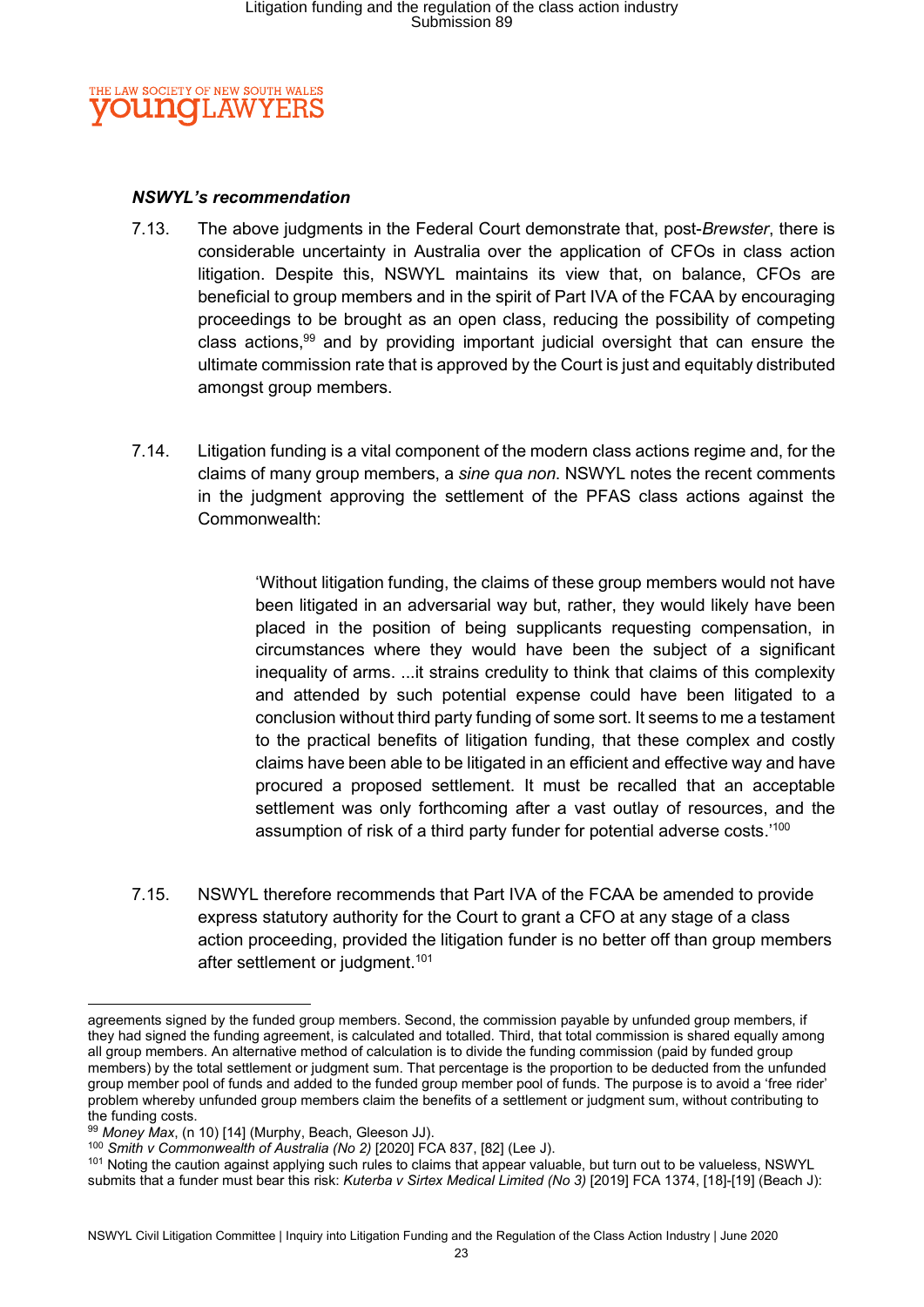

7.16. NSWYL submits that the ideal form of CFO is that used in Phi Finney McDonald's BHP Class Action, namely a percentage of the gross settlement is paid to the funder, out of which 'expenses paid by the Funder in the course of funding the litigation, including legal costs, disbursement and any premium paid in relation to the provision of security for costs' must be deducted.<sup>102</sup> Orders so formulated encourage funders to keep costs down and guarantee that the majority of a settlement or judgment sum falls in the hands of group members.

### 8. Factors driving the increasing prevalence of class action proceedings in Australia

#### Developments in Litigation Funding

8.1. NSWYL submits the rise in third-party litigation funding in Australia is arguably one of the most significant factors behind any growth in the prevalence of class action proceedings. Since it was first pioneered in Australia,<sup>103</sup> litigation funding has been an important avenue through which group members can obtain access to justice in circumstances where they may not otherwise have an opportunity to bring a claim.<sup>104</sup> Between 2010 and 2016, almost half of the class action claims filed in the Federal Court of Australia were funded.<sup>105</sup> In addition to this, Professor Morabito suggests the majority (82.8%) of shareholder class actions filed in Australia between 4 March 1992 and 30 June 2019 were funded by third-party litigation funders.<sup>106</sup> It has been noted that the growth in funded class actions over the past decade or so may in part be attributable to common law developments, some of which have enabled funders to more fully realise the investment opportunity shareholder claims in particular may provide.<sup>107</sup> The number of litigation funders operating in Australia has also grown

<sup>&#</sup>x27;No power contained in or philosophy underpinning Part IVA provides a proper basis for giving group members something for what turned out to be nothing or to give them something beyond what the true value of their claims are worth, reflecting the product of the face value times the probability of success times the probability of recovery.' See also Carpenders Park Pty Ltd (as trustee of the Carpenders Park Pty Ltd Staff Superannuation Fund) v Sims Metal Management Limited [2019] FCA 1040, [17]-[18] (Rares ACJ); Santa Trade Concerns Pty Limited v Robinson (No 2) [2018] FCA 1491, [7]-[13] (Lee J).

<sup>102</sup> Impiombato v BHP Billiton Limited [2018] FCA 1272, [15] (Moshinsky J).

 $103$  In class action claims, in particular, following the decision of Fostif (n 7).

<sup>104</sup> ALRC Final Report, (n 69) 27, [1.29]-[1.30].

<sup>105 49.5%</sup> of Part IVA proceedings filed between 2010-2016 were supported by commercial litigation funders: Vince Morabito, An Empirical Study of Australia's Class Action Regimes Fourth Report: Facts and Figures on Twenty-Four Years of Class Actions in Australia (29 July 2016), 8 <https://ssrn.com/abstract=2815777>; Chief Justice Allsop, 'Class Action Key Topics' (Keynote Address, Law Council of Australian Forum, 13 October 2016), <

http://www.fedcourt.gov.au/digital-law-library/judges-speeches/chief-justice-allsop/allsop-cj-20161013> ; see also Jason Betts and Christine Tran, 'The rise of class actions and litigation funding in Australia', International Bar Association (Article, 17 May 2017) <https://www.ibanet.org/Article/Detail.aspx?ArticleUid=8753FF59-A0DA-4D85-AF20- BAF5A8C80FBC>.

<sup>106</sup> Vince Morabito, An Evidence-Based Approach to Class Action Reform in Australia: Shareholder Class Actions in Australia – Myths v Facts (11 November 2019), 20 <https://papers.ssrn.com/sol3/papers.cfm?abstract\_id=3484660> ('Myths v Facts').

<sup>107</sup> Jason Betts, David Taylor and Christine Tran, 'Litigation Funding for Class Actions' in Damian Grave, Helen Mould (eds), 25 Years of Class Action in Australia (University of Sydney Ross Parsons Centre of Commercial, Corporate and Taxation Law, 2017), 205 [10.2.1]-[10.2.2]. At [10.2.2], the authors discuss the impact of Multiplex Funds Management Ltd v P Dawson Nominees Pty Ltd [2007] FCAFC 200; (2007) 164 FCR 275 and the Court's endorsement of 'closed class' actions, in particular.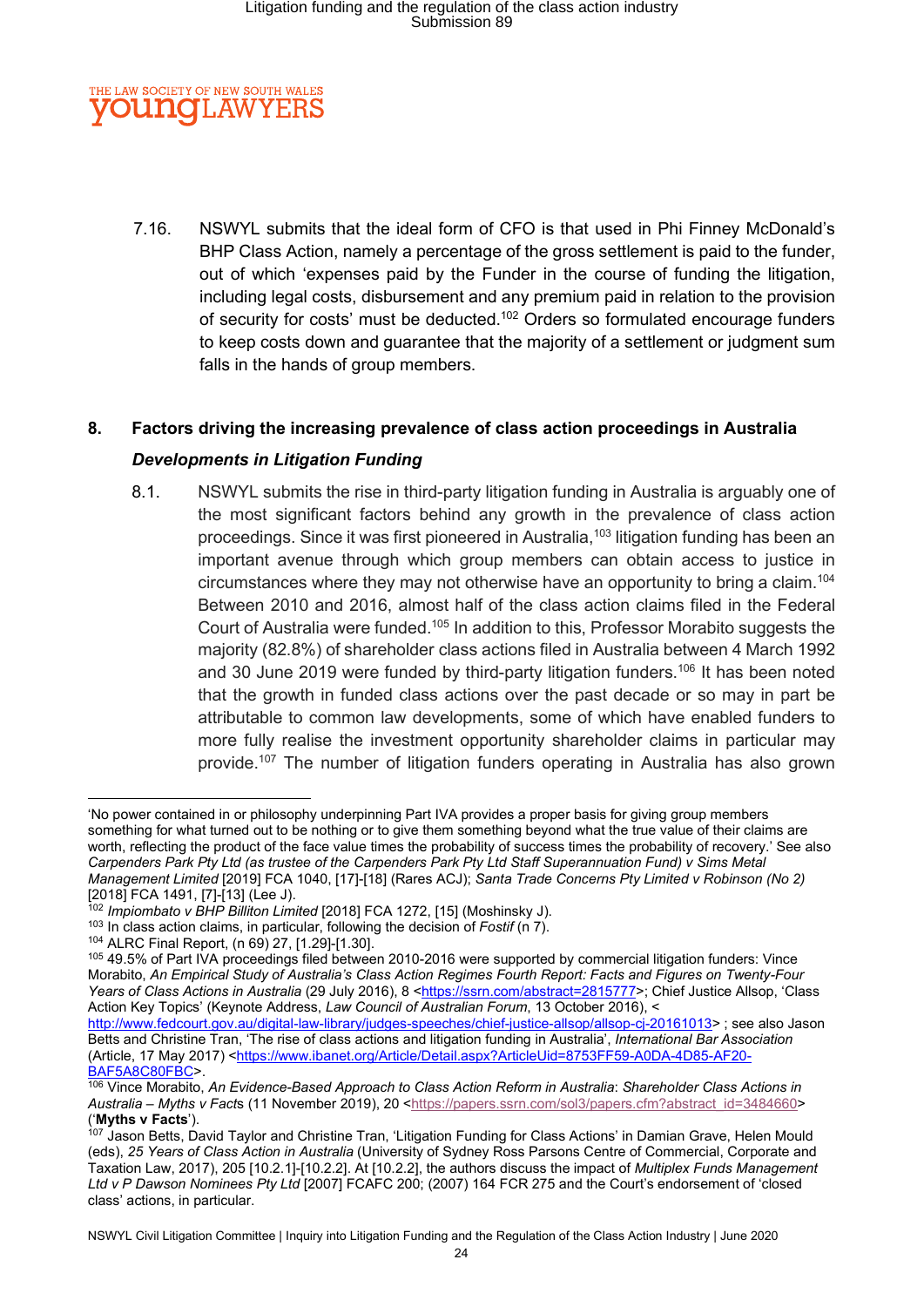#### HE LAW SOCIETY OF NEW SOUTH WALES **OUNCLAW** YE

steadily over the last decade or so.<sup>108</sup> Ultimately, NSWYL submits that the growth in funded class actions is likely to have contributed to any identified increase in the prevalence of class actions overall, and that any such growth (if it has occurred) should be considered a positive outcome as it has facilitated access to justice for group members.

#### Media coverage

- 8.2. NSWYL is concerned about the misapprehension inherent in the 8th term of reference. There is potential for the media to significantly influence public perceptions of class action litigation and the litigation funding industry. Importantly, the media can create misconceptions about the nature of any increasing prevalence of class action proceedings in Australia. For example, in October 2019 The Australian reported that there had been an 'explosion' of class action claims in the last financial vear.<sup>109</sup>
- 8.3. In 2015, an article in the Australasian Lawyer predicted that the then increasing trend of class action claims being made in the United States was likely to have a 'domino effect' in Australia.<sup>110</sup> However, Morabito concluded from his research that, 'no balanced or objective assessment of Australia's class action landscape could possibly lead to the conclusion that there has been an explosion of class actions in recent years' (emphasis added).<sup>111</sup> Morabito reported that 634 class actions were filed in NSW, Victoria, Queensland and the Federal jurisdictions in the 27-year period between 4 March 1992 to 30 June 2019,<sup>112</sup> and given that some of those class actions were competing class actions, the total number actually concerned only 420 distinct legal disputes.<sup>113</sup> This amounts to an annual average of 23 class actions filed over 27 years and an average of 47 class actions were filed annually over the preceding fiveyear period.<sup>114</sup> Further, while the volume of class action filings in Australia is steadily increasing, that increase is decidedly negligible from year to year.<sup>115</sup> Australian class action litigation activity remains comparatively low against other jurisdictions. For example, 5,687 class actions were filed in Israel in the period 2007-2015 and 1,306 class actions were filed in the only class action court in Quebec in the period 1993- 2017.<sup>116</sup>

<sup>108</sup> Jason Betts, David Taylor and Christine Tran, 'Litigation Funding for Class Actions' in Damian Grave, Helen Mould (eds), 25 Years of Class Action in Australia (University of Sydney Ross Parsons Centre of Commercial, Corporate and Taxation Law, 2017), 205 [10.3].

<sup>109</sup> Geoff Chambers, 'Surge in class action lawfare hits economy', The Australian, (online, 29 October 2019) <https://www.theaustralian.com.au/business/legal-affairs/surge-in-class-action-lawfare-hits-economy/newsstory/ecc8d4d91e87b5f270aa54f490a62e1b>

<sup>110</sup> Samantha Woodhill, 'Looming class action boom threatens business', Australasian Lawyer, (online, 21 May 2015) <https://www.thelawyermag.com/au/news/general/looming-class-action-boom-threatens-business/198243> 111 Myths v Facts, (n 106), 14

<sup>112</sup> Ibid, 12.

<sup>113</sup> Ibid, 13.

<sup>114</sup> Ibid, 12-13.

<sup>115</sup> Ibid, 12.

<sup>116</sup> Ibid, 13.

NSWYL Civil Litigation Committee | Inquiry into Litigation Funding and the Regulation of the Class Action Industry | June 2020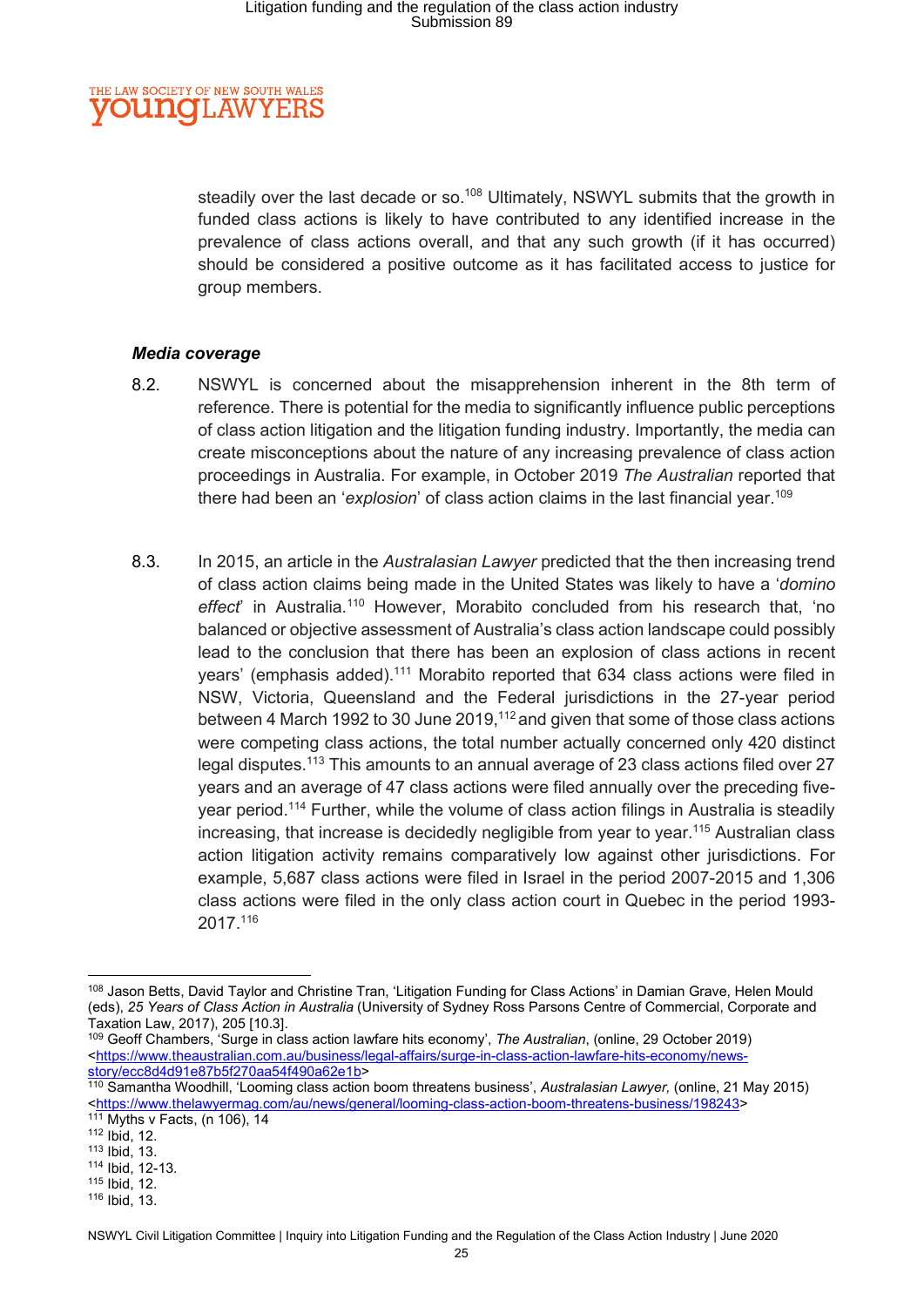### E LAW SOCIETY OF NEW SOUTH WALES **OUNGLAW**

- 8.4. In Morabito's view, neither of these statistics supported a conclusion that there had been any form of explosion in class actions.<sup>117</sup> NSWYL agrees with Morabito's views and submits that any discussion regarding the prominence of class actions should duly consider Morabito's data.
- 8.5. NSWYL suggests that selective media coverage may also create the impression that there has been a dramatic increase in the number of class actions commenced outside the realm of shareholder class actions. This may give rise to the misconception that there is more non-shareholder class action activity as compared to shareholder class action activity, and that corporations and governments should be bracing themselves for an ever-increasing variety of claims to be brought against them. $^{\rm 118}$
- 8.6. A recent example of such news coverage was an opinion article in the Australian Financial Review, which speculated that the COVID-19 pandemic could 'spark a surge in class action lawsuits'.<sup>119</sup> However, even if non-shareholder class actions are on the rise, shareholder class actions have continued to be the predominant type of claim to date, and the majority of these claims are supported by litigation funding.<sup>120</sup> According to Morabito's report referred to at [8.1] above, shareholder class actions were the most popular category of class actions in Australia in the period 4 March 1992 to 30 June 2019 (with 122 shareholder class actions filed in that period).<sup>121</sup> According to Betts and Tran:

'since 2010, there has been a notable increase in the number of shareholder/investor and consumer protection class actions, and a notable decrease in the number of product liability and mass tort class actions', and this 'may be explained by the fact that product liability and mass tort claims on average take up to twice as long to resolve compared with shareholder and

<sup>117</sup> Ibid, 12-13.

<sup>&</sup>lt;sup>118</sup> Such a misconception could, for example, arise from media coverage of looming class actions in novel areas, such as the looming class action involving Queensland's new Human Rights Act 2019, in which the construction of a coal mine is to be challenged on the basis of human rights as they apply to climate change. See, for example,: ABC, 'Youth activists claim Clive Palmer's proposed coal mine could breach their human rights', 7.30, 13 May 2020 (Peter McCutcheon). <https://www.abc.net.au/7.30/youth-activists-claim-clive-palmers-proposed-coal/12245602>

<sup>119</sup> Jennifer Hewett, 'Business needs reprieve from COVID-19 class actions', Financial Review (online, 7 May 2020) <https://www.afr.com/companies/professional-services/business-needs-reprieve-from-covid-19-class-actions-20200507 p54quq>

<sup>120</sup> Ashurst, 'Quickguide: Class Actions in Australia', (Web Page, 21 October 2019) <https://www.ashurst.com/en/newsand-insights/legal-updates/quickguide-class-actions-in-australia/>.

 $121$  Myths v Facts, (n 106) 16.

NSWYL Civil Litigation Committee | Inquiry into Litigation Funding and the Regulation of the Class Action Industry | June 2020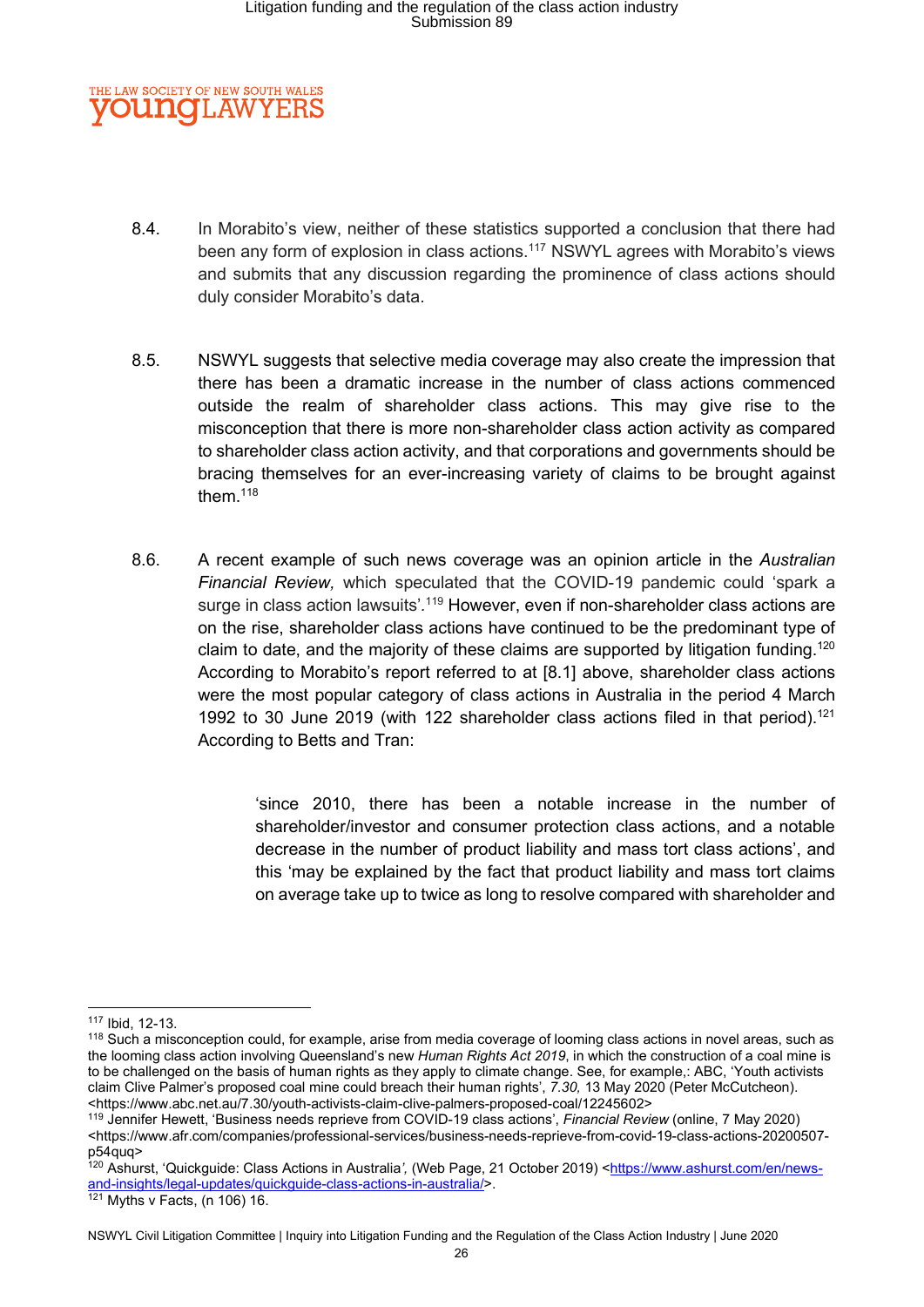#### E LAW SOCIETY OF NEW SOUTH WALES **OUNCLAW** YE

consumer protection claims, and are therefore less economically attractive to funders given the longer time required to realise a return on capital.<sup>'122</sup>

#### Introduction of new class action regimes in state jurisdictions

- 8.7. The introduction of class action regimes in further Australian state jurisdictions could be driving an increase in the prevalence of class action proceedings in Australia, to the extent that there has been any increase overall. The most recent Queensland regime came into operation on 1 March 2017.<sup>123</sup> According to Morabito's report referred to at [8.1] above, a total of nine class actions were commenced under this regime from its commencement to 30 June 2019, with two class actions filed in financial year 2016-2017, two filed in 2017-2018 and five filed in 2018-2019.<sup>124</sup> NSWYL suggests that, in many cases, the commencement of class action regimes in new jurisdictions simply means that litigants have additional venue choices.
- 8.8. The Western Australian regime has not yet come into operation as the Civil Procedure (Representative Proceedings) Bill 2019 (WA), which was introduced into the Western Australian Parliament on 26 June 2019, is yet to be passed by the Legislative Council.<sup>125</sup> Some commentators have suggested that, if passed, the new regime in Western Australia will 'create a pathway for more class actions to be initiated in Western Australia', and, 'almost certainly see an increased uptake of representative proceedings for State-based causes of action, such as contract and tort… which [while] previously not viable to run, will now be more economical for plaintiffs to establish and pursue as a class action'.<sup>126</sup> In light of this, NSWYL considers it likely that the commencement of new state-based regimes may have contributed to a steady increase in the number of class actions filed at a state level, and that this trend will continue as further new regimes commence. This does not, however, equate to an undesirable growth in the prominence of class action claims in Australia.

### The Impact of the Banking Royal Commission

8.9. The Royal Commission into Misconduct in the Banking, Superannuation and Financial Services Industry (Banking Royal Commission) is another factor which has

<sup>&</sup>lt;sup>122</sup> Jason Betts and Christine Tran, 'The rise of class actions and litigation funding in Australia', International Bar Association (Article, 17 May 2017) <https://www.ibanet.org/Article/Detail.aspx?ArticleUid=8753FF59-A0DA-4D85-AF20-BAF5A8C80FBC>

<sup>123</sup> The Queensland regime came into operation with the commencement of Part 13A of the Civil Procedure Act 2011 (Qld), and Chapter 3 Part 1 Division 5 of the Uniform Civil Procedure Rules 1999 (Qld), allowing class action proceedings to be commenced in the Supreme Court of Queensland. The Queensland regime generally adopts the procedures set out in the existing Federal Court, New South Wales and Victorian Supreme Courts.  $124$  Myths v Facts, (n 106) 12.

<sup>125</sup>Parliament of Western Australia, Civil Procedure (Representative Proceedings) Bill 2019 (Web Page) <https://www.parliament.wa.gov.au/parliament/bills.nsf/BillProgressPopup?openForm&ParentUNID=53A69D743089CB8 2482584250017E4EE>

<sup>&</sup>lt;sup>126</sup> Jones Day, 'Commentaries: Class Action Reform Imminent in Western Australia', Insights (Blog Post, July 2019) <https://www.jonesday.com/en/insights/2019/07/class-action-reformimminent?utm\_source=Mondaq&utm\_medium=syndication&utm\_campaign=LinkedIn-integration>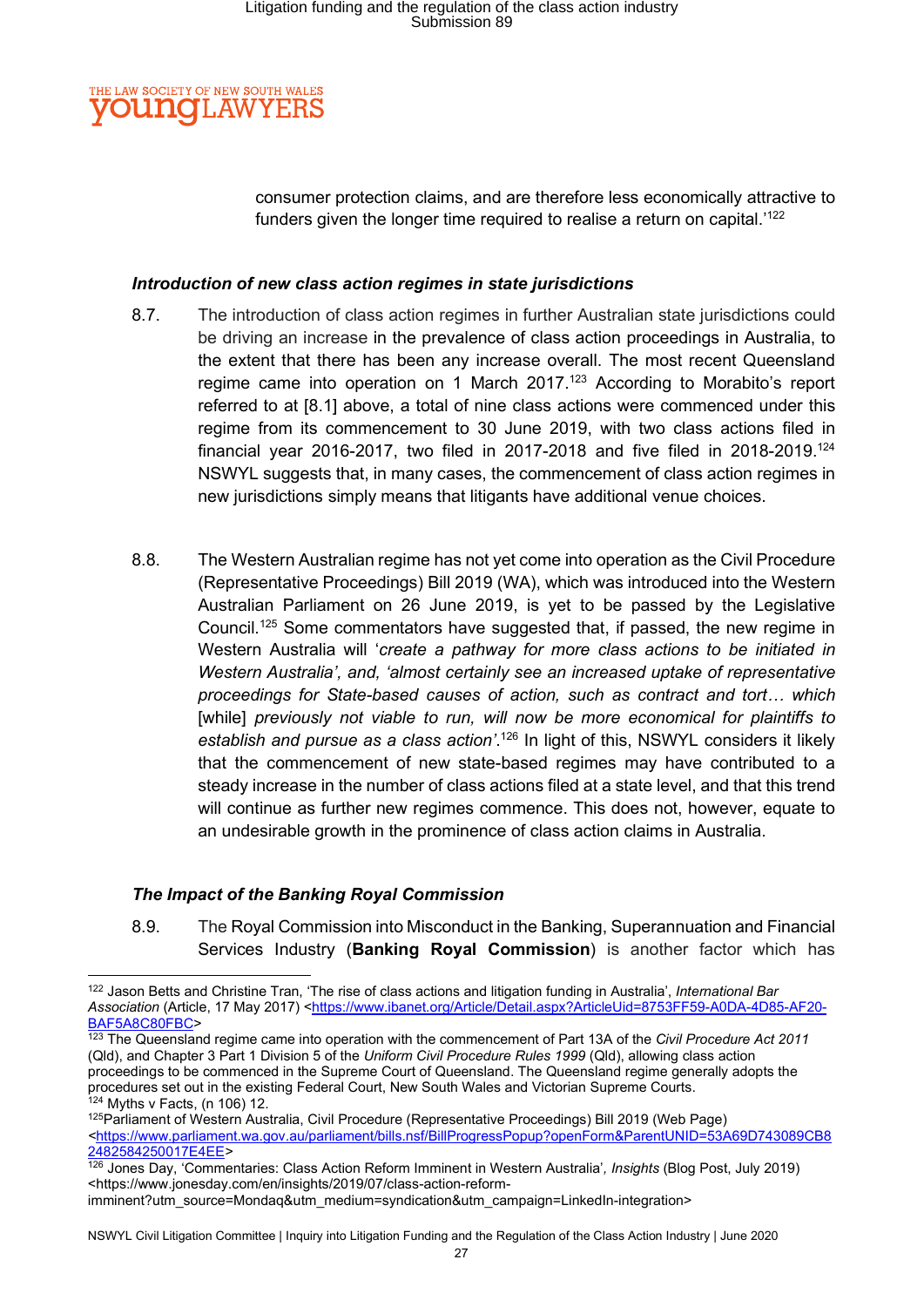#### THE LAW SOCIETY OF NEW SOUTH WALES **OUNGLAW** YE

contributed to new class actions being filed in recent years. Following the release of the Final Report issued by the Honourable Commissioner Hayne on 1 February 2019,<sup>127</sup> there has been a rise in regulatory prosecutions and class actions concerning issues exposed by the Banking Royal Commission.<sup>128</sup> The Final Report, in part, outlined circumstances where the conduct of certain financial services entities amounted to misconduct which fell below community standards and expectations.<sup>129</sup> The Commissioner stated that if an entity breaks the law and causes damage, there is an expectation within the Australian community that the entity will compensate those affected.<sup>130</sup> NSWYL submits that, consistent with the findings of the Banking Royal Commission, corporate entities must not be permitted to act with impunity, and class actions provide one mechanism to hold such entities accountable. It is expected that class action claims relating to financial products and services or consumer protection are likely to continue as a result of the Banking Royal Commission.<sup>131</sup>

8.10. The class action filed against IAG after its subsidiary, Swann Insurance (Aust) Pty Ltd (the Swann case) in April 2019 is one such example. The Banking Royal Commission heard that Swann sold 850,000 policies for more than \$1 billion over the last decade, in which only one tenth of claims had been paid out.<sup>132</sup> This sale of so-called 'junk insurance' or add-on insurance products for cars and motorbikes was alleged to be of little or no financial value to customers, but of high value to dealers that collected commissions.133 The Commissioner recommended a deferred sales model for addon insurance and a cap on commissions.<sup>134</sup> Mr James Shipton, Chair of ASIC, stated in his evidence to the Banking Royal Commission that add-on insurance was an industry-wide issue which affected many thousands of consumers.<sup>135</sup>

### The claimed impact of 'group costs orders' on the prevalence of class actions

8.11. At the time of writing, both houses in the Parliament of Victoria have now passed the Justice Legislation Miscellaneous Amendments Bill 2019 (Vic) (the Bill). The stated purpose of the proposed amendments to the Supreme Court Act 1986 (Vic) in the Bill includes the introduction of a new provision, 33ZDA (Group costs orders), to provide the Victorian Supreme Court with certain powers to allow contingency fees in class actions under part 4A of the Supreme Court Act 1986, to improve access to justice

<sup>134</sup> Ibid.

<sup>&</sup>lt;sup>127</sup> Royal Commission into the Misconduct in the Banking, Superannuation and Financial Services Industry (Final Report, February 2019) vol 1.

<sup>128</sup> See for example: Ibid, 114.

<sup>129</sup> Ibid, 1.

<sup>130</sup> Ibid, 3.

<sup>131</sup> Ashurst, 'Quickguide: Class Actions in Australia', (Web Page, 21 October 2019) <https://www.ashurst.com/en/newsand-insights/legal-updates/quickguide-class-actions-in-australia/>

<sup>132</sup> Mina Martin, 'Junk insurance class action against IAG could be worth \$1 billion – report', Insurance Business Australia (online, 17 September 2019) <https://www.insurancebusinessmag.com/au/news/breaking-news/junk-insuranceclass-action-against-iag-could-be-worth-1-billion--reports-177968.aspx>

<sup>&</sup>lt;sup>133</sup> Royal Commission into the Misconduct in the Banking, Superannuation and Financial Services Industry (Final Report, February 2019) vol 1, 291.

<sup>&</sup>lt;sup>135</sup> Transcript, James Shipton, 22 November 2018, 6930, cited in Royal Commission into the Misconduct in the Banking, Superannuation and Financial Services Industry (Final Report, February 2019) vol 1, 427.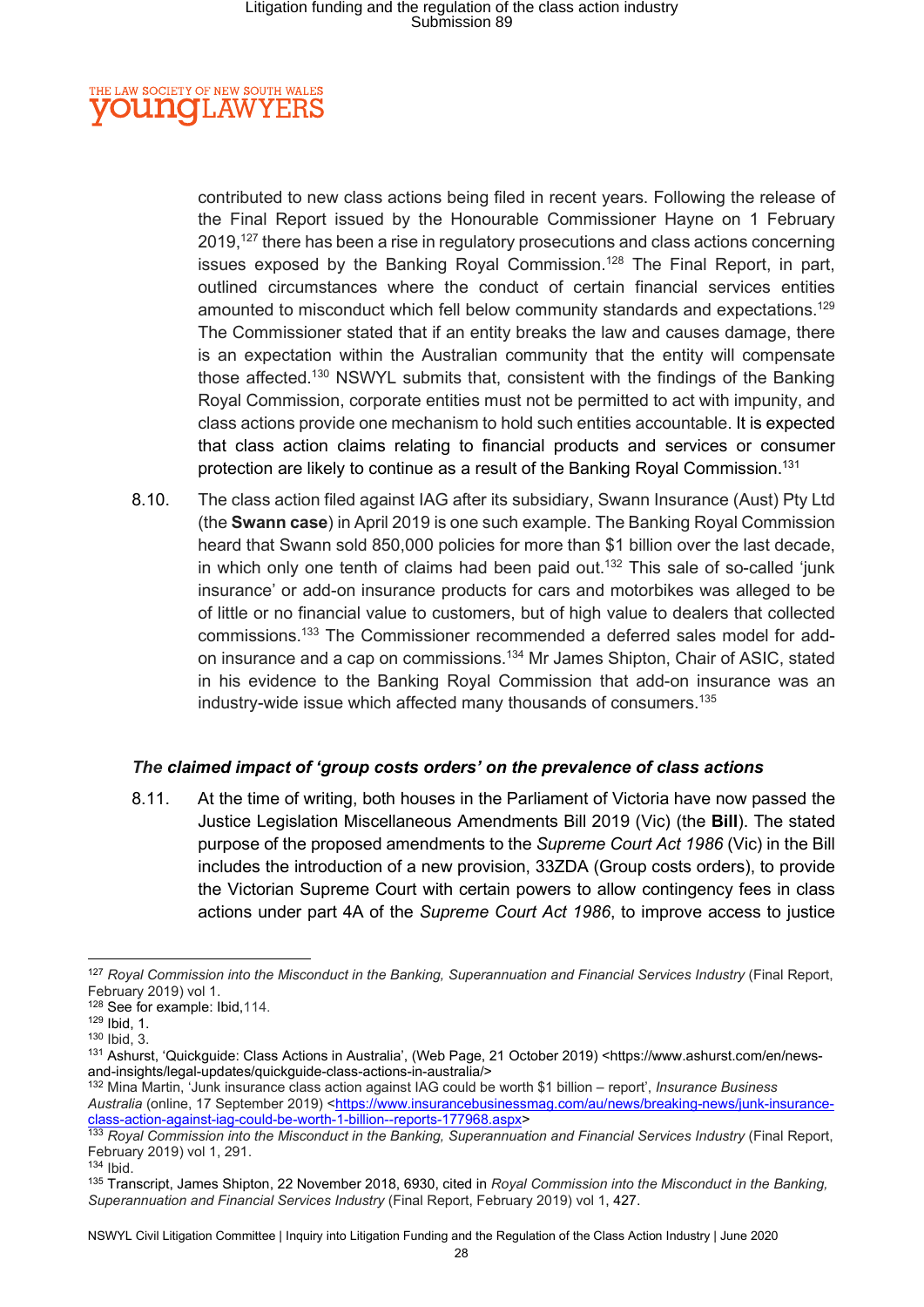#### **IE LAW SOCIETY OF NEW SOUTH WALES OUNCLAW** YE

for class action plaintiffs.<sup>136</sup> The Bill was introduced following a March 2018 report by the Victorian Law Reform Commission, which recommended that law firms be permitted to charge contingency fees to allow them to recover a percentage of amounts recovered in successful Victorian class actions, to provide financial assistance to clients who may otherwise be unable to bring proceedings.<sup>137</sup> It has been suggested that the passage of the Bill (which has only occurred recently) may result in a wave of new class actions commenced in Victoria.<sup>138</sup> Nevertheless, it is unclear whether the introduction of the possibility of lawyers being able to charge contingency fees in Victoria would increase the prevalence of class actions overall or whether it would simply make Victoria a preferred jurisdiction. NSWYL submits this development should not be used as a tool to feed the myth discussed above concerning an 'explosion' in class actions.

### 9. What evidence is becoming available with respect to the present and potential future impact of class actions on the Australian economy

9.1. Both ASIC<sup>139</sup> and the Australian Competition and Consumer Commission<sup>140</sup> have emphasised the importance of class actions as a private enforcement mechanism which takes pressure away from the regulators and allows them to allocate their resources to other priorities. Class actions are thus a valuable addition to Australia's regulatory toolset and ultimately save taxpayers from bearing the additional costs of public enforcement that would be necessary absent the availability of class actions. This can be seen as a benefit to the economy by reason of the deterrence of unlawful behaviour; the savings to the public purse; and the distribution of compensation to the plaintiffs and group members who have been wronged by unlawful conduct. However, the precise value of this is extremely difficult to quantify, and NSWYL is not aware of any attempts at quantification to date.

### 10. The effect of unilateral legislative and regulatory changes to class action procedure and litigation funding

<sup>136</sup> Victoria, Parliamentary Debates, Legislative Council, 27 November 2019, 4589

<sup>&</sup>lt;https://www.parliament.vic.gov.au/images/stories/daily-hansard/Assembly\_2019/Legislative\_Assembly\_2019-11-27.pdf >.

<sup>137</sup> Victorian Law Reform Commission, Access to Justice - Litigation Funding and Group Proceedings, (Report, March 2018), [3.63].

<sup>138</sup> Michael Pelly, 'Victoria passes law slammed as promoting class action forum shopping', Australian Financial Review (online, 27 February 2020) <https://www.afr.com/companies/professional-services/victoria-shows-no-class-incontingency-fees-push-20200226-p544h0>.

<sup>139</sup> Australian Securities and Investments Commission, Submission No 72 to the Australian Law Reform Commission, Inquiry into class action proceedings and third-party litigation funders (September 2018), [46]-[50].

<sup>140</sup> Australian Competition & Consumer Commission, Submission No 15 to the Parliamentary Joint Committee on Corporations and Financial Services, Inquiry into Litigation Funding (10 June 2020).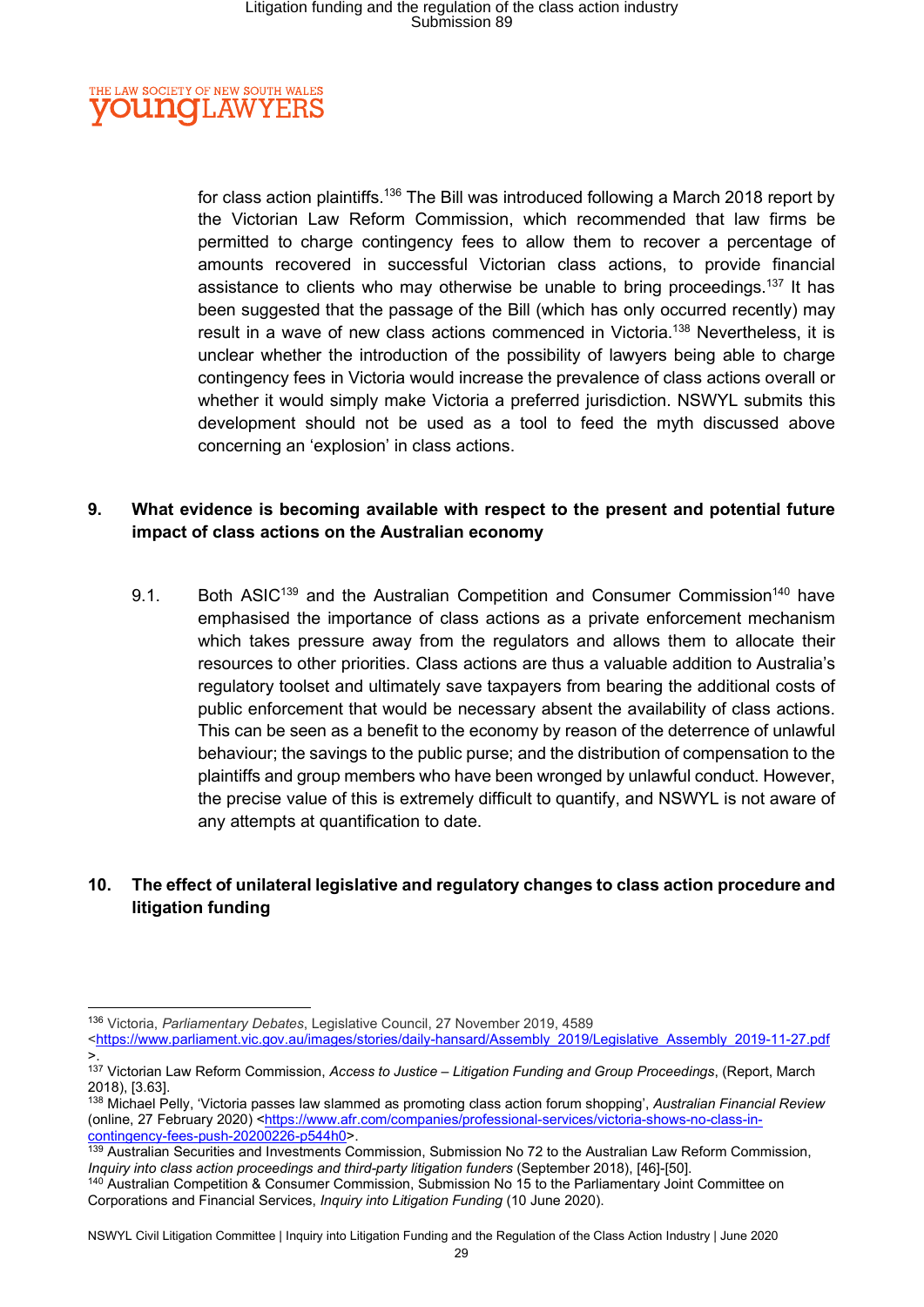#### THE LAW SOCIETY OF NEW SOUTH WALES **OUNCLAW** ΥF

10.1. NSWYL recognises the value in national uniformity where appropriate, but also notes that Australia's federal system has served the nation well over the past 120 years by allowing states and territories to act in what they perceive to be their best interests and not compelling them to conform to a centralised norm. NSWYL supports efforts for uniformity in class action legislation and practice, but expresses concern for the paucity of reform at the Commonwealth level since the introduction of Part IVA of the FCAA (especially when compared with the amendments in Victoria to Part 4A of the Supreme Court Act 1986 (Vic)). The absence of reform has necessarily led to limited and gradual judicial interventions to ensure justice is done in the conduct of representative proceedings.

### 11. The consequences of allowing Australian lawyers to enter into contingency fee agreements or a court to make a costs order based on the percentage of any judgment or settlement

11.1. NSWYL refers to [3.6]-[3.17] and [8.6] above.

### 12. The potential impact of Australia's current class action industry on vulnerable Australian business already suffering the impacts of the COVID-19 pandemic

- 12.1. After the Global Financial Crisis, there were a number of class actions brought on behalf of the victims of predatory investment schemes who had lost everything as a result of the crisis. Many of these class actions resulted in the recovery of at least some of the lost investments.<sup>141</sup> Most of those benefiting from the actions were consumers or small businesses. Vulnerable Australian businesses can take comfort that if the COVID-19 crisis causes them to suffer losses of this type, Australia's class action regime may help them find a remedy.
- 12.2. There has recently been a case filed by an employee who alleges that his employer took advantage of the COVID-19 situation in order to make him conduct the same amount of work for a fraction of the pay.<sup>142</sup> Class actions will permit large groups of employees to hold employers to account for this kind of misconduct.

<sup>141</sup> See, eg, Clarke v Sandhurst Trustees Limited (No 2) [2018] FCA 511; Kelly v Willmott Forests Ltd (in liquidation) (No 5) [2017] FCA 689; O'Dea & Anor v Westpac Banking Corporation [2019] NSWSC 1078; Perazzoli v Bank SA, a division of Westpac Banking Corporation Limited [2019] FCA 1707; Smith v Australian Executor Trustees Limited; Creighton v Australian Executor Trustees Limited (No. 4) [2018] NSWSC 1584; Sherwood v Commonwealth Bank of Australia (No 5) [2015] FCA 688; Richards v Macquarie Bank Limited (No 5) [2013] FCA 1442.

 $142$  'Manager takes his company to court after his salary was slashed 80 per cent during the coronavirus crisis', Daily Mail, Australian Associated Press, (online, 12 June 2020) <https://www.msn.com/en-au/news/melbourne/manager-takeshis-company-to-court-after-his-salary-was-slashed-80-per-cent-during-the-coronavirus-crisis/ar-BB15kOYK>.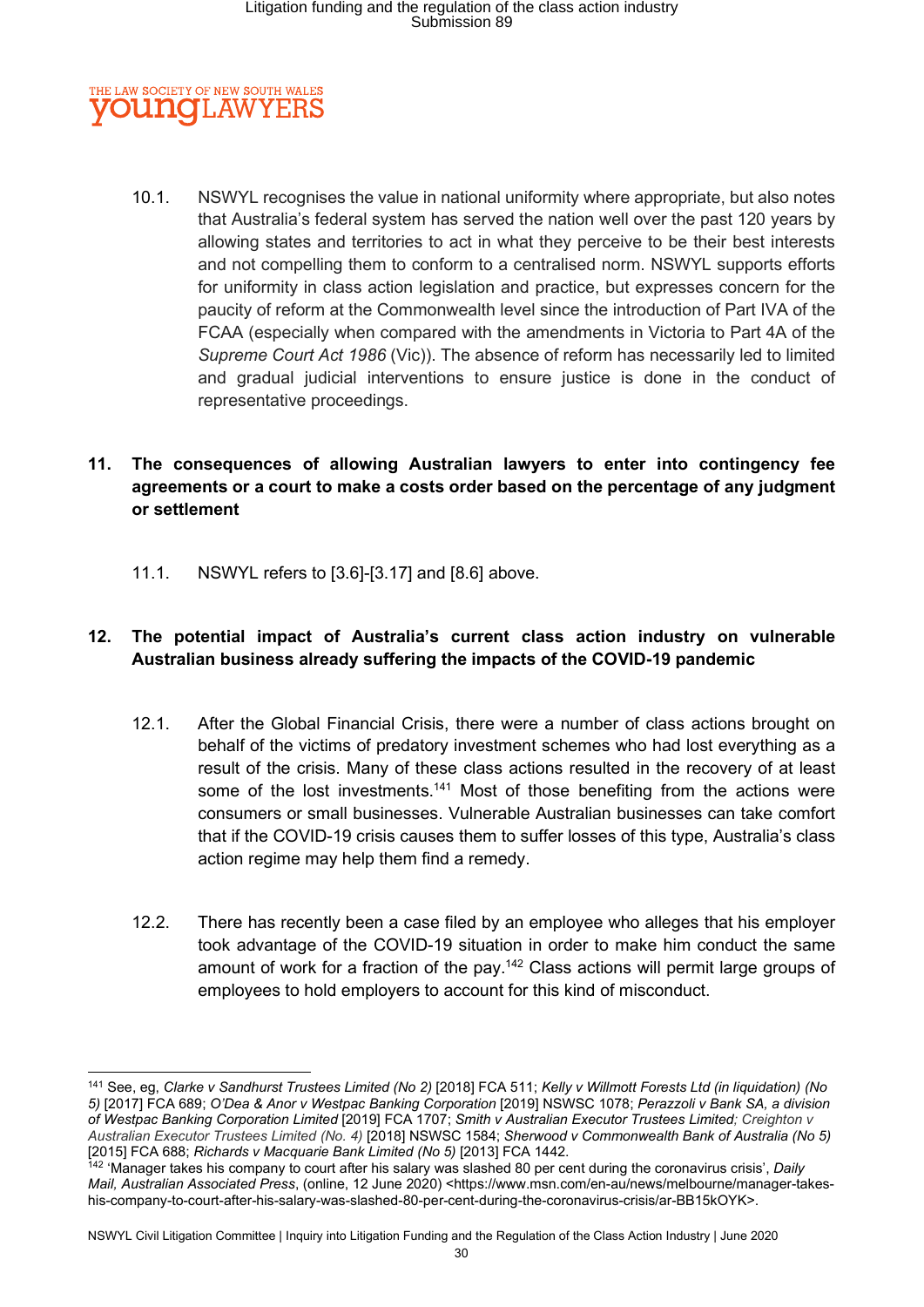

### 13. Evidence of any other developments in Australia's rapidly evolving class action industry since the Australian Law Reform Commission's inquiry into class action proceedings and third-party litigation funders

- 13.1. The ALRC Inquiry considered how courts should resolve competing, duplicative class actions.<sup>143</sup> In particular, the ALRC noted the problems which arose when five separate class actions were filed against AMP following the Banking Royal Commission; four of which had been filed in the Federal Court of Australia, and one which was filed in the Supreme Court of NSW.<sup>144</sup> The Full Court of the Federal Court of Australia ultimately agreed to transfer the proceedings to the Supreme Court of NSW.<sup>145</sup>
- 13.2. NSWYL submits that the maintenance of multiple competing proceedings is problematic for three key reasons:

(a) The duplication of work is likely to increase costs, which compromises the just, quick, and cheap resolution of the real issues in dispute.<sup>146</sup> and is therefore likely to impact on fair and equitable outcomes for both plaintiffs and defendants.

(b) The existence of multiple competing duplicative proceedings in different Australian jurisdictions may require complex considerations including comity, and judges are very concerned not to interfere with the processes of other courts or veer into territory which may resemble a breach of comity.<sup>147</sup> In the process of consolidating the five proceedings commenced against AMP Limited, multiple judges emphasised that comity was of utmost importance.<sup>148</sup>

(c) Resolving the competition between proceedings requires a difficult assessment of the most suitable way in which to address issues of multiplicity. In the past, courts have chosen to not prioritise a claim on the basis that it was the first claim to be filed.<sup>149</sup> NSWYL endorses this approach as the alternative would encourage a 'race to the registry'. The first proceeding filed may not offer the best terms for group members, nor the most comprehensive claims.<sup>150</sup>

<sup>143</sup> See generally, ALRC Final Report, (n 69) Chapter 4.

<sup>144</sup> ALRC Final Report, (n 69) 122 [4.126]-[4.128].

<sup>&</sup>lt;sup>145</sup> Wileypark Pty Ltd v AMP Limited [2018] FCAFC 143, [25] (Allsop CJ).

<sup>146</sup> Civil Procedure Act 2005 (NSW) s 56; FCAA, (n 16) s 37M.

<sup>&</sup>lt;sup>147</sup> Wileypark Pty Ltd v AMP Ltd [2018] FCAFC 143, [10]-[11]; Wigmans 2019 SC Judgment, (n 24) [15], [18] (Ward CJ in Eq).

<sup>&</sup>lt;sup>148</sup> Wileypark Pty Ltd v AMP Ltd [2018] FCAFC 143, [11].

<sup>149</sup> See, eg, Wileypark Pty Ltd v AMP Ltd [2018] FCAFC 143, [18] (Allsop CJ); Perera, (n 15) [279] (Middleton, Murphy and Beach JJ); Wigmans 2019 SC Judgment, [104]–[105] (Ward CJ in Eq).

<sup>150</sup> During the special leave application to the High Court, even counsel for one of the proceedings stayed in the AMP class action conceded that being the first mover would not be determinative of which proceeding should be allowed to proceed: Transcript of Proceedings, Wigmans v AMP Limited [2020] HCATrans 052.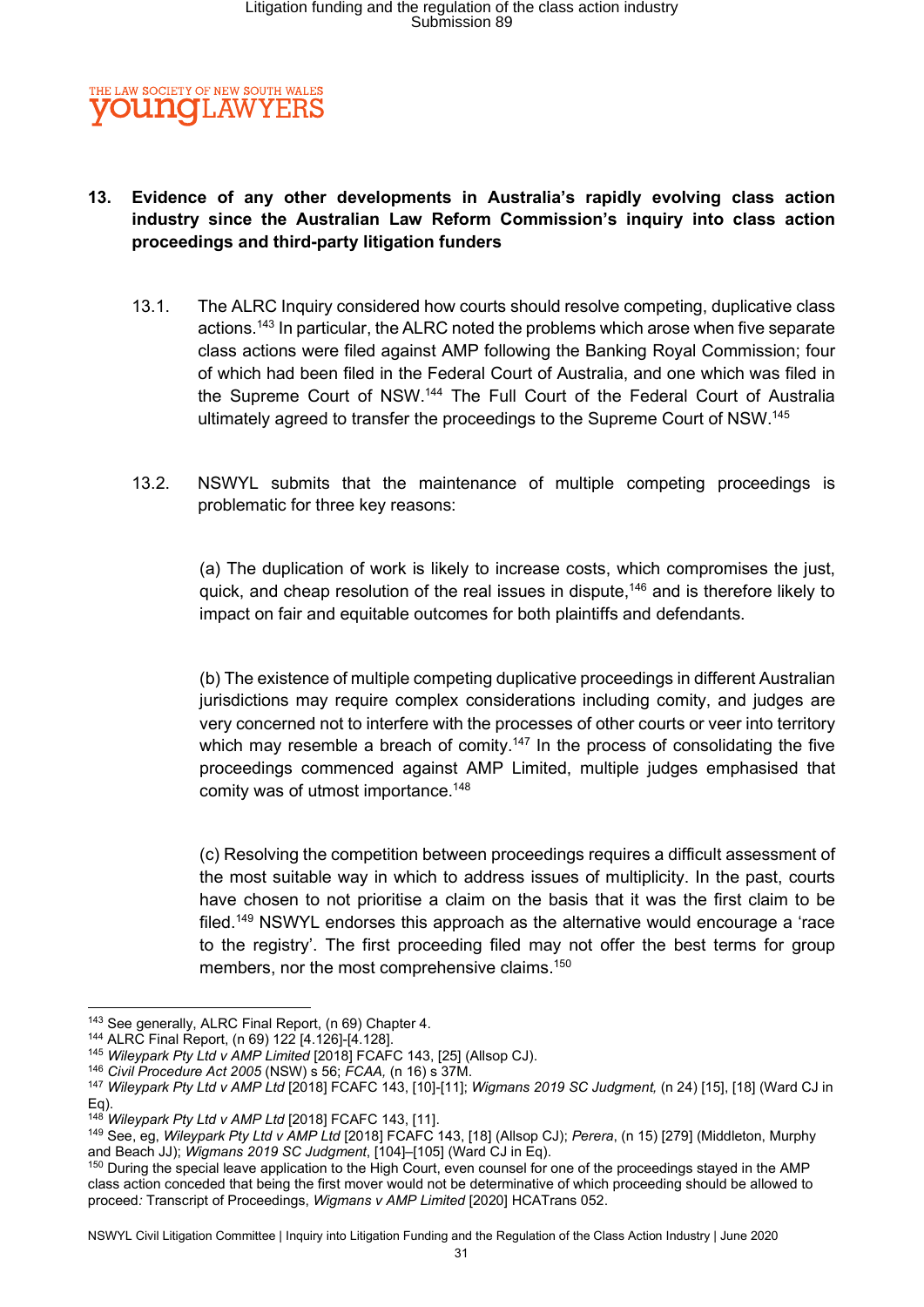

- 13.3. NSWYL notes that Bathurst CJ and Allsop CJ entered into a Protocol for Communication and Cooperation Between the Supreme Court of New South Wales and the Federal Court of Australia in Class Action Proceedings.<sup>151</sup> The ALRC concluded that other Supreme Courts with representative action regimes should consider becoming parties to this Protocol.<sup>152</sup> In April 2020, the New South Wales Supreme Court and the Federal Court of Australia sat jointly in an historic first, hearing Westpac v Lenthall [2019] FCAFC 34 and Brewster v BMW [2019] NSWCA 35.
- 13.4. Since the ALRC Inquiry, the Victorian Supreme Court has entered into a similar Protocol with the Federal Court.<sup>153</sup> NSWYL submits that the effectiveness of these protocols should be monitored, and they should especially be considered once the High Court has delivered its judgment in Wigmans v AMP Limited. NSWYL further submits that the Queensland and Western Australian Supreme Courts should consider entering into a similar arrangement with the Federal Court of Australia.

#### 14. Any other matters related to these terms of reference

- 14.1. NSWYL considers the scrutiny of class actions by the legislature, judiciary, academia, legal practitioners, media and the public to be beneficial to the development of jurisprudence and accessibility of legal procedures to the general public (and therefore, group members).<sup>154</sup>
- 14.2. NSWYL submits that, unless the Court determines it is appropriate to make a confidentiality order (only in exceptional circumstances), the Court should require the following information to accompany an application for approval of a settlement and publish the following information in the judgment approving a settlement:
	- (a) the date the proceeding commenced;
	- (b) the estimated number of group members before opt out;
	- (c) the number of valid opt outs;

<sup>151</sup> Protocol for Communication and Cooperation Between Supreme Court of New South Wales and Federal Court of Australia in Class Action Proceedings (1 November 2018).

<sup>152</sup> ALRC Final Report, (n 69) 124.

<sup>153</sup> Protocol for Communication and Cooperation Between Supreme Court of Victoria and Federal Court of Australia in Class Action Proceedings (5 June 2019).

<sup>154</sup> Caason Investments Pty Limited v Cao (No 2) [2018] FCA 527, [8]-[9] (Murphy J); Liverpool City Council v McGraw-Hill Financial, Inc (now known as S&P Global Inc) [2018] FCA 1289, [102]-[111] (Lee J); Michael Legg, 'Class Action Settlements in Australia - The Need for Greater Scrutiny<sup>7</sup> [2014] MelbULawRw 23; (2014) 38(2) Melbourne University Law Review 590.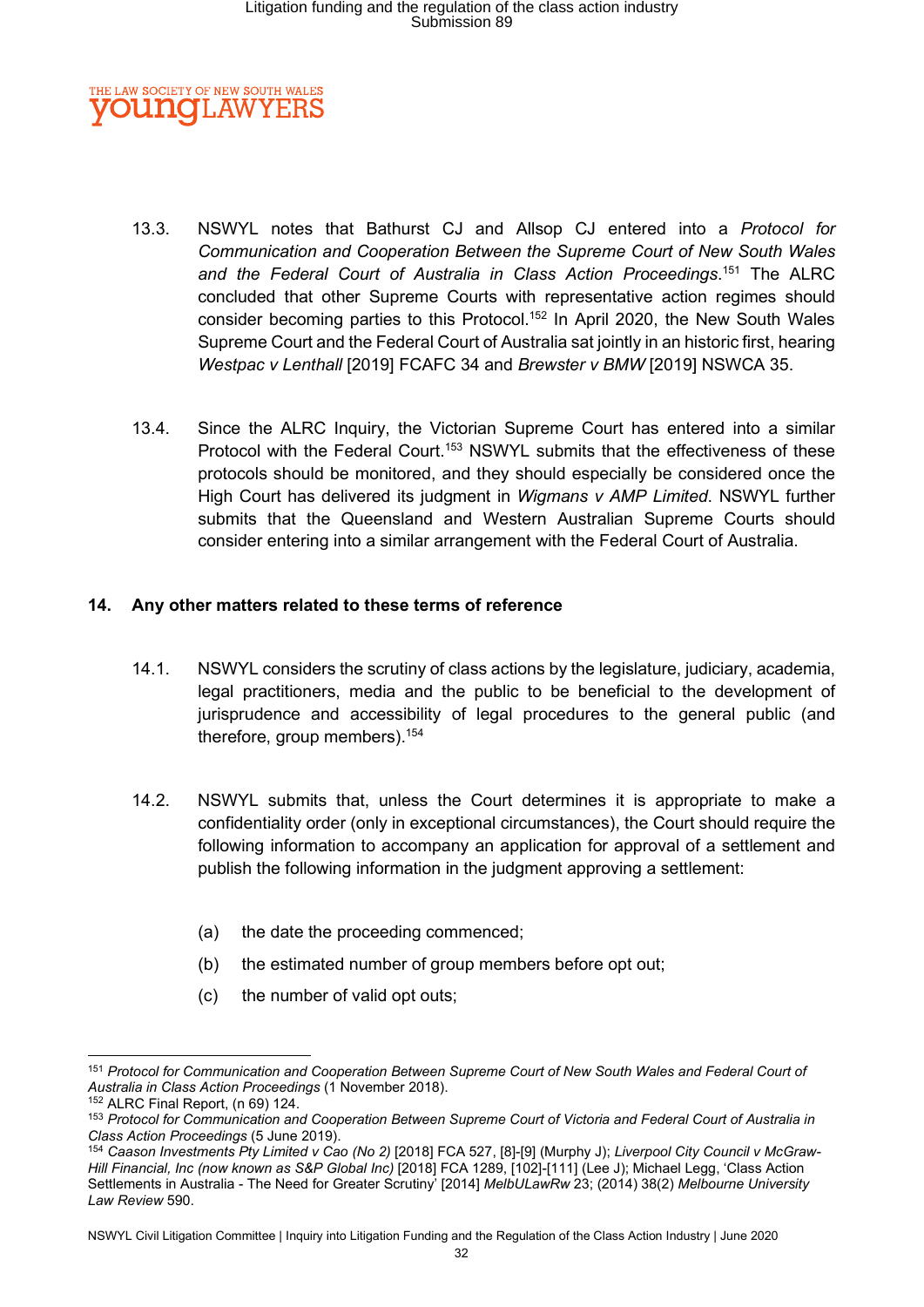#### **ELAW SOCIETY OF NEW SOUTH WALES OUNCLAW** YE

- (d) the number of registered group members;
- (e) the number of funded and unfunded group members;
- (f) the identity and location of the funder;
- (g) the amount of security for costs paid;
- (h) the estimated value of the claims at the outset and at the time of settlement;
- (i) the settlement sum and any non-monetary relief;
- (i) the funding commissions payable under funding agreements  $(\%)$ ;
- (k) the total amount of the funding commission (and % of the gross settlement sum) that the funder would be paid:
	- (i) pursuant to its contractual entitlements under the funding agreements,
	- (ii) following a funding equalisation order (if one is sought), and
	- (iii) following a common fund order (if one is sought),

as the case may be;

- (l) total costs broken down into legal fees, counsel's fees, expert fees and other disbursements;
- (m) any costs orders paid in the proceedings;
- (n) payments to lead applicants (their claims and recognition payments);
- (o) other reimbursements and payments, including pursuant to cy-près orders;
- (p) the average payment to all group members, funded group members and unfunded group members (and the % of the gross settlement sum); and
- (q) the number of group members who reached compromises, executed releases or covenanted not to sue during the class action, the estimated value of their claims and the value of such releases (aggregated and anonymised).

On approval of the settlement, or where the class action proceeds to judgment, corresponding information should be set out in the judgment.

14.3. NSWYL submits that this information increases transparency, accountability and accessibility for group members and the public.